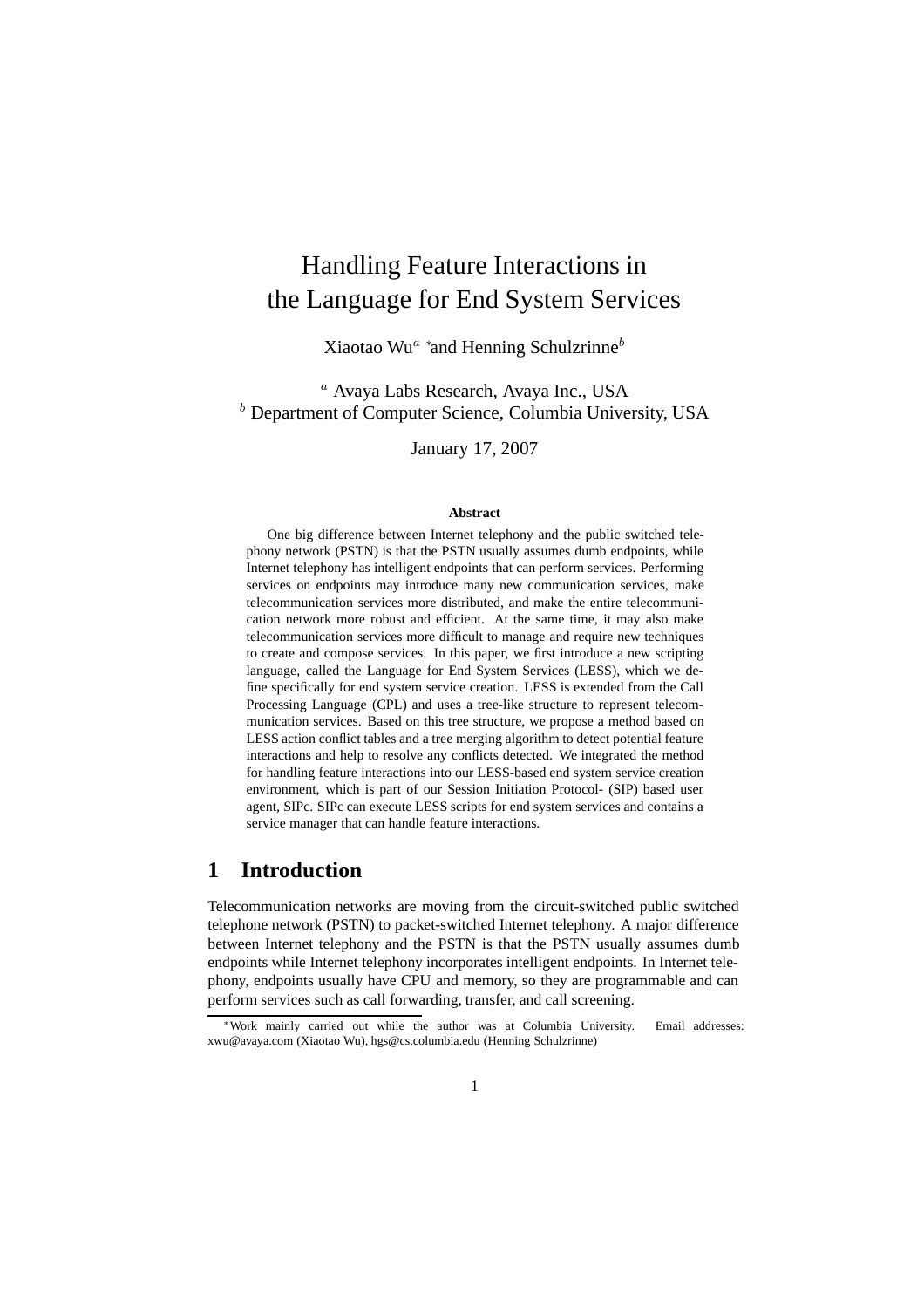Performing services on end systems may introduce many new communication services, make telecommunication services more distributed, and make telecommunication networks more robust and efficient overall. At the same time, it may also make telecommunication services more difficult to manage, thus require new techniques for creating and composing services.

In this paper, we first introduce a new scripting language we defined for end system service creation, *the Language for End System Services* [1] [2], or LESS. As an extension of the Call Processing Language (CPL) [3], LESS enables comparatively inexperienced end users to create services that run on Internet telephony endpoints. This language is designed to make it impossible for users to do anything more complex (or dangerous) than describe Internet telephony services, but powerful enough to handle many commonly used services. In our technical report on end system service examples [4], we show that LESS can handle a big part of the services defined in AT&T 5ESS switches [5], ITU-T recommendation Q.1211 [6], and CSTA Phase III [7]. We also discuss how to use LESS to describe services involving other Internet applications such as email, web, presence notification, instant messaging, and networked appliance control.

Like PSTN services, Internet telephony end system services also have problems with feature interaction. "Feature interaction is an inevitable by-product of feature modularity." [8] While modularity enables efficient service creation, it may also cause feature interactions among multiple service scripts running on one or more devices. When users create new services, they often focus on their immediate needs without checking existing services, so feature interactions are likely to arise between newly created scripts and the old ones. One design goal of LESS is to facilitate the easy detection and resolution of feature interactions among LESS scripts.

LESS inherits CPL's tree-like structure to represent communication services. This structure enables the back-and-forth translation between graphical and textual representations of LESS scripts and makes it easy to handle feature interactions among LESS scripts. In this paper, we introduce a tree-merging algorithm to detect interactions among LESS scripts. The algorithm is based on the LESS action conflict tables, which we carefully define for analyzing LESS-based feature interactions. Once a feature interaction is detected, our algorithm can clearly identify the conditions that may cause the interaction, and our service management system can then guide users in resolving any feature conflicts detected.

Several methods already exists to handle feature interactions in CPL, but because feature interactions in LESS are very different from those in CPL, those methods cannot fully handle the feature interactions in LESS. In Section 1.1, we detail the differences between LESS and CPL in handling feature interactions and discuss the existing methods. We then briefly introduce LESS in Section 2. Section 3 shows the LESS action conflict tables. Section 4 discusses our tree-merging algorithm based on those action conflict tables. In Section 5, we present the implementation of our LESS-based service creation and execution environment for handling feature interactions. Section 6 concludes the paper and discusses our future work.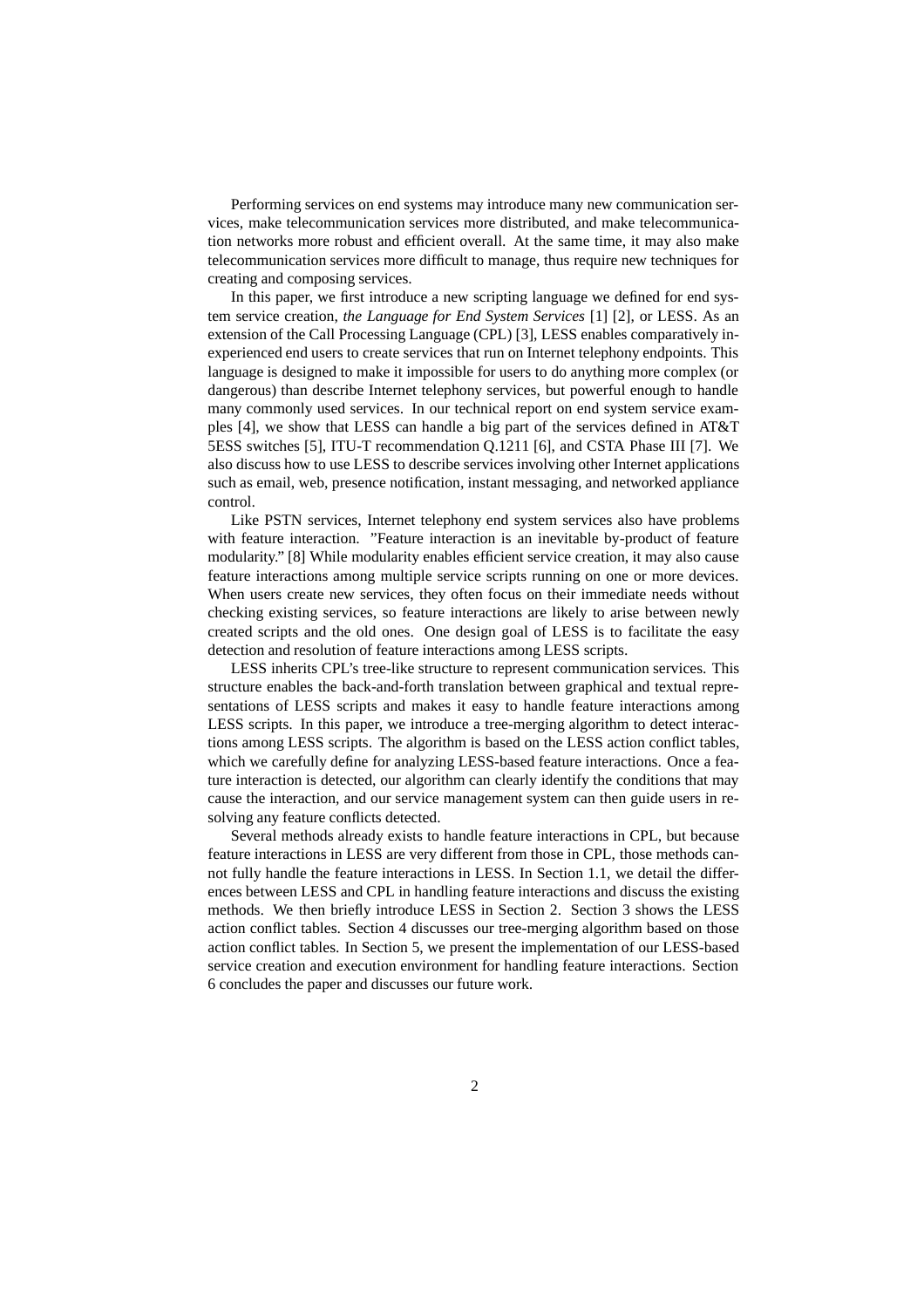#### **1.1 Related work**

Most of the work discussed in this paper is based on the Session Initiation Protocol (SIP) [9]. SIP is an IETF standard used to setup Internet telephony call sessions. With extensions, such as those for presence [10] and for instant messaging [11], SIP can also handle functions beyond multimedia session setup. The definition of LESS is based on SIP.

LESS extends CPL and inherits many CPL characteristics, such as the tree-like structure, that avoids user-defined variables and loops, and the inability to run external programs. However, there are many differences between LESS and CPL. CPL was designed to run on network servers such as SIP proxy servers; therefore, CPL focuses on call signaling routing. On the other hand, LESS is designed for endpoints, which are usually at the end of call signal routing paths. Therefore, LESS focuses on initiating, or terminating call sessions and controlling endpoints. Some CPL-defined signaling actions, such as proxy, cannot be used on endpoints, while LESS incorporates many new actions that are not in CPL but are required by endpoints such as call, accept, transfer and user interaction actions. LESS also defines new triggers for user interactions and timer event handling. Furthermore, LESS can handle presence information, instant messaging, and other Internet applications such as networked appliance control. In addition, because LESS runs on endpoints, it can acquire the context information that is only available to endpoints for service handling such as the availability of audio devices. For these reasons, feature interaction handling in LESS is very different from that in CPL.

Several methods exist for handling feature interactions in CPL. Xu et al. proposed to translate CPL into a formal language to check feature interactions [12]. Amyot et al. developed a tool called FIAT for filtering inconsistencies among features, then implemented a translator to convert CPL to the FIAT input language [13]. FIAT has a user-friendly web-based user interface for handling conflicts detected among CPL scripts. Nakamura et al. analyzed possible semantic warnings in an individual CPL script, then extended the analysis to multiple scripts by defining an operator to combine multiple scripts into one [14]. Because LESS is extended from CPL, we can use these approaches to detect and resolve feature interactions. However, because of the many differences between LESS and CPL, the existing work cannot fully handle feature interactions in LESS.

All the existing work focuses on call routing services because they are CPL-based. Thus, they do not handle signaling actions for endpoints such as accept, terminate, and call. These new signaling actions in LESS can introduce many interesting feature interactions that could not occur among CPL scripts. Though the existing work may be extended to handle feature interactions in LESS, the work in this paper, especially the action conflict tables, can be of great help for extending the existing work.

We also noticed that both Nakamura and Xu's work handle feature interactions among multiple users' scripts because CPL scripts run on proxy servers that are usually owned by ISPs. ISPs may have the right to access multiple users' service scripts. However, LESS scripts usually run on endpoints that cannot access other users' scripts. Thus, in general, we do not expect to handle feature interactions among multiple users' LESS scripts.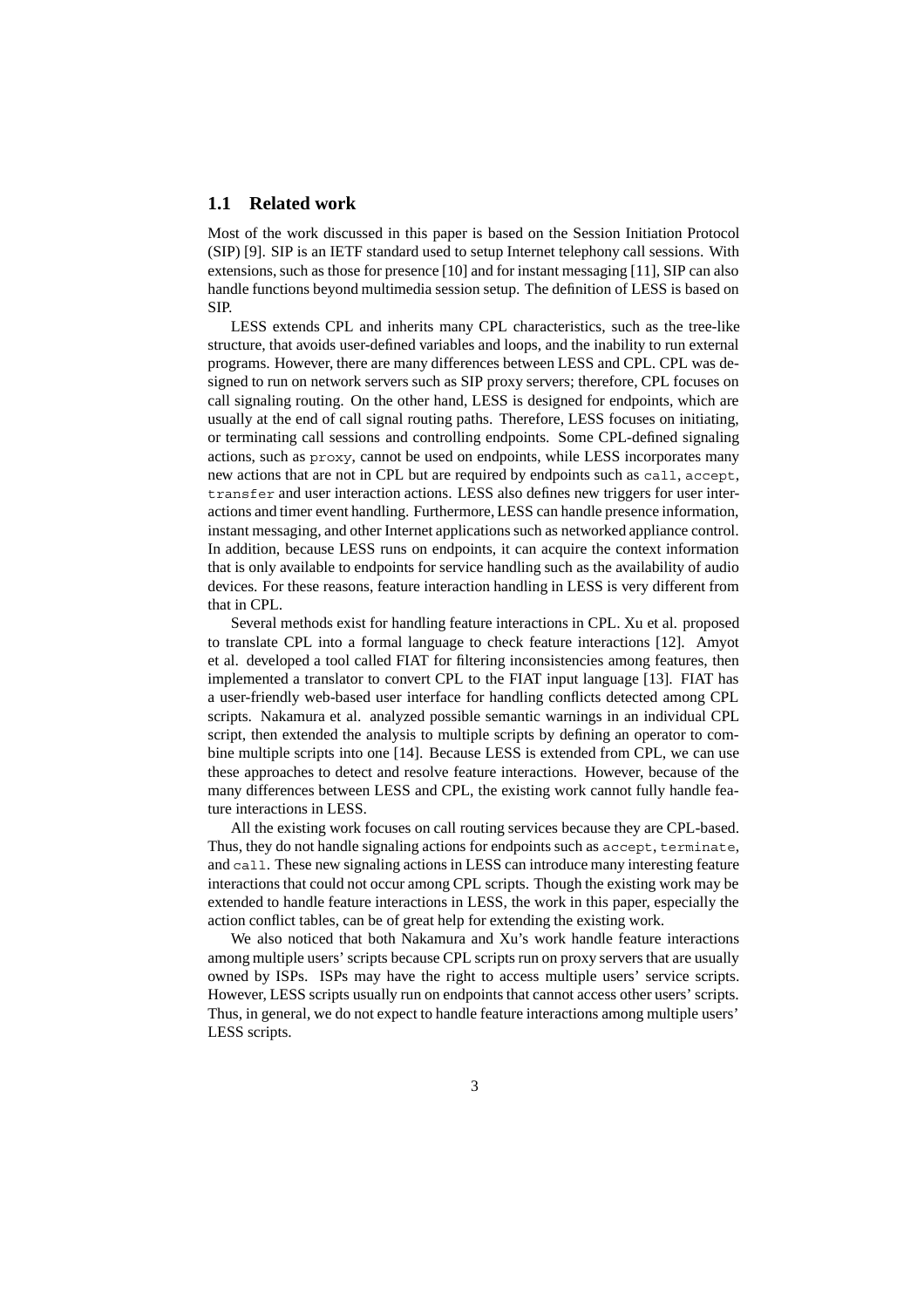In fact, even if there were a centralized server that could access all the LESS scripts of multiple users, privacy concerns would make it difficult to resolve the detected interactions. For example, user Bob has a script that keeps calling Alice every 10 minutes, but Alice has a script that rejects all calls from Bob. According to Nakamura's work, the combined script causes a CRAE (call rejection in all execution paths) semantic warning. But can we inform Bob that his calls to Alice will always be rejected? The answer depends heavily on the social context surrounding Bob and Alice. For example, in an enterprise environment that requires employees to share service information, Bob may be informed about the conflict. In this case, multi-user feature interaction handling is possible and very useful. But in a residential environment, to protect Alice's privacy, Bob should not be informed. In the latter case, the conflict cannot be resolved.

Neither Nakamura nor Xu addressed how to resolve feature interactions. The FIAT system of Amyot et al provides a viable way to resolve feature interactions. FIAT has a web interface and involves end users in resolving feature interactions. It provides suggestions like Add EXCEPTION, DISABLE, SET PRIORITY, and TOLERATE, as well as human-understandable explanations to guide users in resolving the detected feature interactions. We consider it one practical way to involve end users in resolving feature conflicts. Our implementation also uses a popup dialog that shows users the detected feature conflicts and asks users to make a choice. Our feature interaction detection algorithm can clearly identify the conditions that may cause the detected interactions. We can then present the conditions to users in a human-readable way and ask users to make decisions. The users' decisions can be saved in our service management system. However, our user interface for resolving feature interactions is different from the FIAT system in that we do not define different suggestions for users, but instead ask users to make a choice among the actions they originally defined in their own services. We then automatically prioritize, disable, or merge services, or tolerate the conflicts based on users' choices. In addition, we integrated our service learning and service risk management work into our feature interaction handling implementation. Users can receive suggestions that have been inducted from their call histories and have more options for reduced-risk call handling actions. We detail our implementation in Section 5.

There is also some existing work on feature interaction in policies [15], and on using logic programming [16][17] to detect feature interactions. These efforts can handle event-based call processing, which is also the call processing model for LESS and CPL. But they do not address the feature interactions in endpoints among end user created services, which is the focus of this paper.

Some researchers have proposed to use architectural approaches to deal with feature interactions in general. Architectural approaches attempt to clearly define the relationships among features to make feature composition possible. One simple architectural approach statically defines the precedence of all the features, then executes features in order. This approach is insufficient to deal with complex communication services because in many cases, the precedence of features is dynamic when performing communication services.

Other more sophisticated architectural approaches are available to handle interactions among well-modularized features, such as the pipe-and-filter architecture [18], the Distributed Feature Composition (DFC) [19], and the agent-based architecture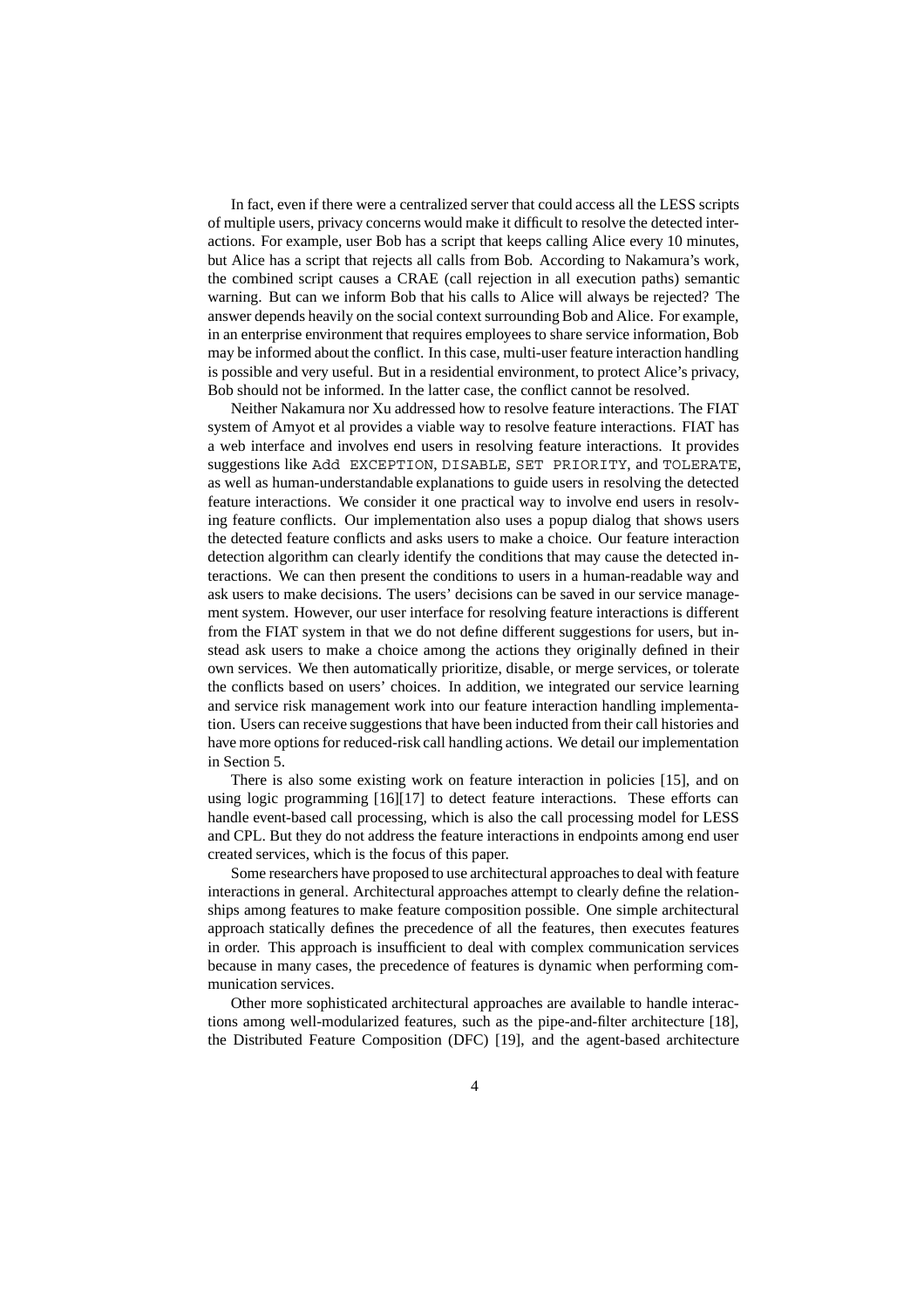[20]. We will not describe these architectural approaches in detail but note one fact that makes them unsuitable for end-user-created LESS scripts. All these approaches assume that features are carefully designed and modularized, and thus handle feature interactions based on this assumption. They assume features following the pipe-andfilter architectural style: "Feature components are independent, they do not share state, they do not know or depend on which other feature components are at the other ends of their calls (pipes), they behave compositionally, and the set of them is easily enhanced [18]" [19]. This assumption can be held for many existing PSTN services, which are designed by professional service designers, and are carefully checked to make them compositional.

However, for services created by inexperienced service creators, such as CPL or LESS scripts, this assumption is unlikely to hold. Users may create an ill-formed feature that overlaps with existing features or a monolithic script that should be divided into multiple modules. It is difficult to use architectural approaches to handle these ill-formed features in end systems. Sometimes, architectural approaches may be required to reconstruct the ill-formed features, and compose the reconstructed features to achieve the expected results. The reconstruction certainly gives the features a better format, but it is not the original format the users are familiar with. For example, in Figure 1, *feature1* and *feature2* conflict when the time is between 2:00PM and 3:00PM on Dec 25, 2004. The *preferable service* shown in the figure takes *feature1*'s decision if the caller is *sip:t@a.com*, but takes *feature2*'s decision if not. Defining the precedence between the two services cannot resolve the conflicts. However, merging two trees into one, as the figure shows, can easily resolve the conflicts.



Figure 1: Merging two trees to get a preferable service

Part of the work in this paper was published in our paper [21] in *International Conference on Feature Interactions in Telecommunications and Software Systems (ICFI'05)*. This paper corrects many errors in the action conflict tables in the ICFI paper. It also illustrates in great detail the relationship between action conflicts and end system capabilities and introduces the concept of using service risk management and service learning to handle feature interactions. In addition, this paper introduces LESS and presents our implementations in much more detail.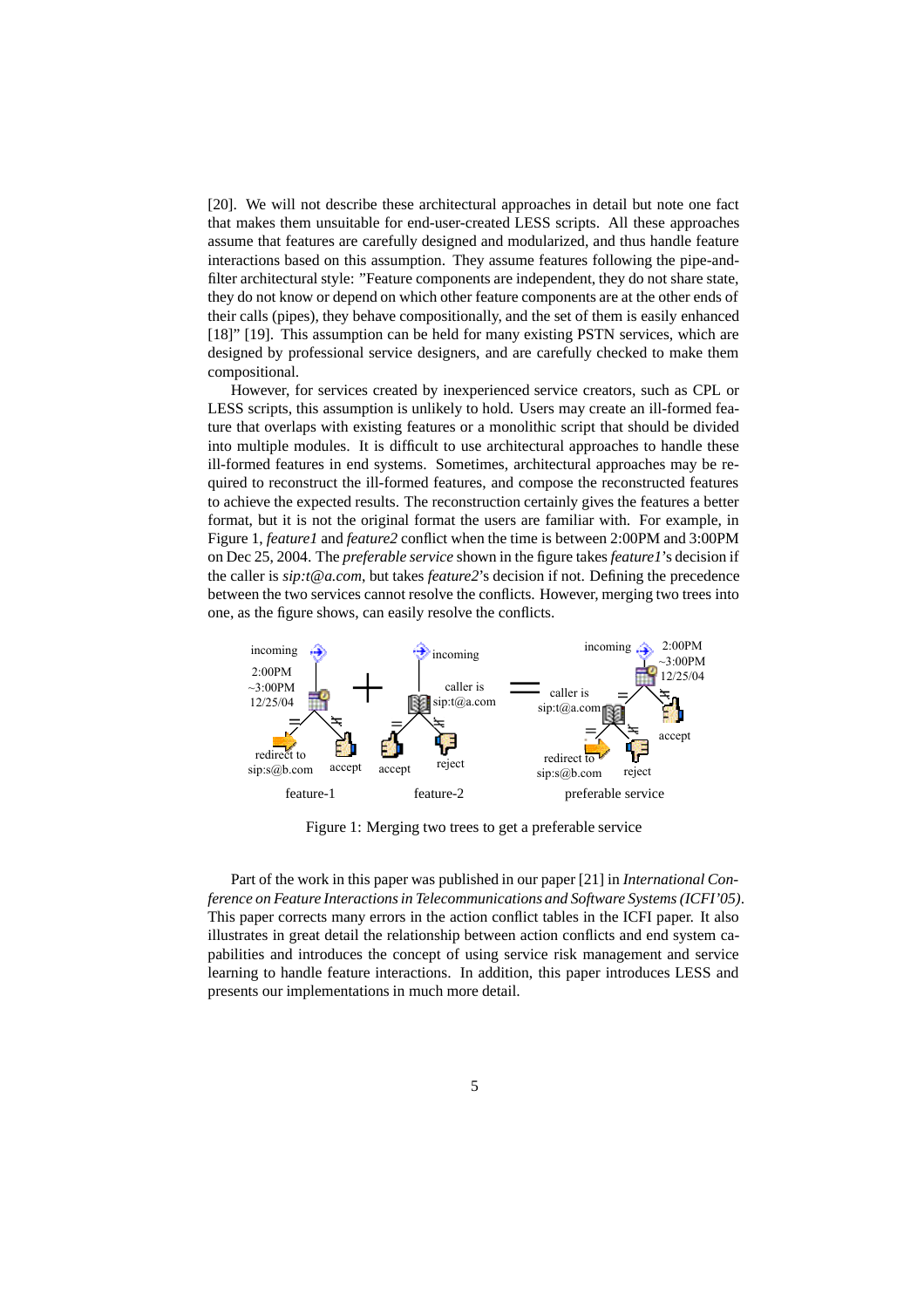# **2 Language for End System Services (LESS)**

## **2.1 Requirements for an end system service creation language**

An end system service creation language or a subset of that language must be simple, easy to understand, safe for creating error-free services, and powerful enough to allow comparatively inexperienced users to build a wide range of services. The language should also be extensible to allow the introduction of more complicated concepts and elements in order to enable experienced service programmers to build more powerful services.

Because users may want to have the same services on different devices, a platformneutral high-level language is called for. The language must be able to express user interactions and control media streams. It should also be extensible to accommodate new Internet services. Because we must restrict its power to ensure its simplicity and safety, we do not expect that the language can handle all kinds of services. Thus, it need not be Turing-complete.

In Internet telephony, services are not restricted to a small number of named services such as "call forwarding busy"; rather, it appears more plausible to have policybased or rule-based services, e.g., certain events under certain conditions invoke certain actions, similar to the way email user agents, for example, support message filtering and forwarding. Using rules to describe a service is easier to understand than using  $C/C++$  or Java to program a service; however, those rules must be powerful enough to represent a wide range of telecommunication services [4].

### **2.2 High-level abstraction**

Figure 2 shows how LESS abstracts communication services. A LESS script is a collection of event handling rules. The events can be an incoming call, an outgoing call, or a timer event. For example, a LESS event handling rule can be "*when an incoming call arrives, check the caller of the call, if the caller is sip:tom@example.com, reject the call.*" LESS uses a structured way to describe the rules so a LESS interpreter can interpret the rules and perform the desired communication services. A LESS event handling rule consists of a trigger, zero or more switches, and one or more actions. Modifiers are used to provide arguments for actions. A rule is invoked only when a signaling or nonsignaling event matches its trigger, e.g., an incoming call event matches an incoming trigger.



Figure 2: Call decision making process in LESS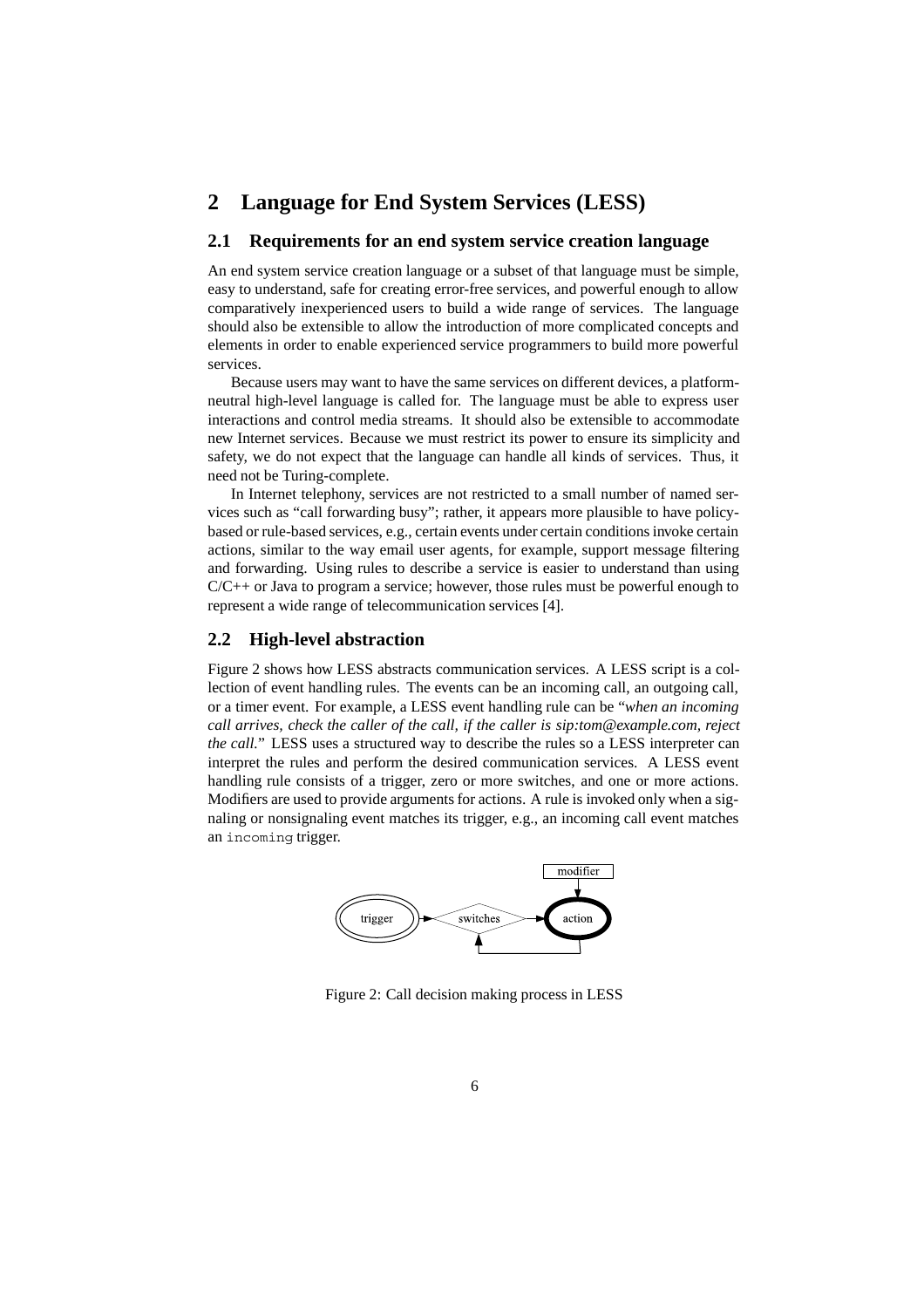Once a trigger is invoked, switches check the status of triggers and their context for decision making. For example, an address-switch checks the caller and the callee's addresses and makes call decisions – accept, reject, or redirect calls – based on those addresses. Modifiers can provide action arguments. For example, a location modifier can specify the target uniform resource identifiers (URI) of a redirect or a call action. One action may be followed by additional processing, e.g., more switches for condition checking and more actions for event handling. Multiple actions can also be executed in parallel.

The relationship between triggers and actions is important in defining LESS. Actions are used to handle the event that invokes a trigger. Not every action can apply to every trigger. In the definition of LESS, we clearly define the triggers each action can apply to. For example, an accept action, which automatically accepts an incoming call, can only be used in an incoming trigger. We cannot use an accept action in an outgoing trigger, which handles outgoing SIP INVITE requests. In addition, in a LESS script any LESS action may not invoke another LESS trigger, thus avoiding infinite loops. For example, a LESS call action does not invoke a LESS outgoing trigger.

LESS inherits the tree-like structure of CPL in which LESS elements, such as triggers, switches, and actions are called nodes. Each node has one or more outputs that can connect to additional nodes to further process an event. For example, the script fragment in Figure 3 shows an address-switch with two outputs. The first output handles incoming calls from sip:tom@abc.com. The second output handles calls from others.

```
<address-switch field="origin">
 <address is="sip:tom@abc.com"> <accept/> </address>
 <otherwise> <reject/> </otherwise>
</address-switch>
```




Figure 4: An example of the tree-like structure for trigger handling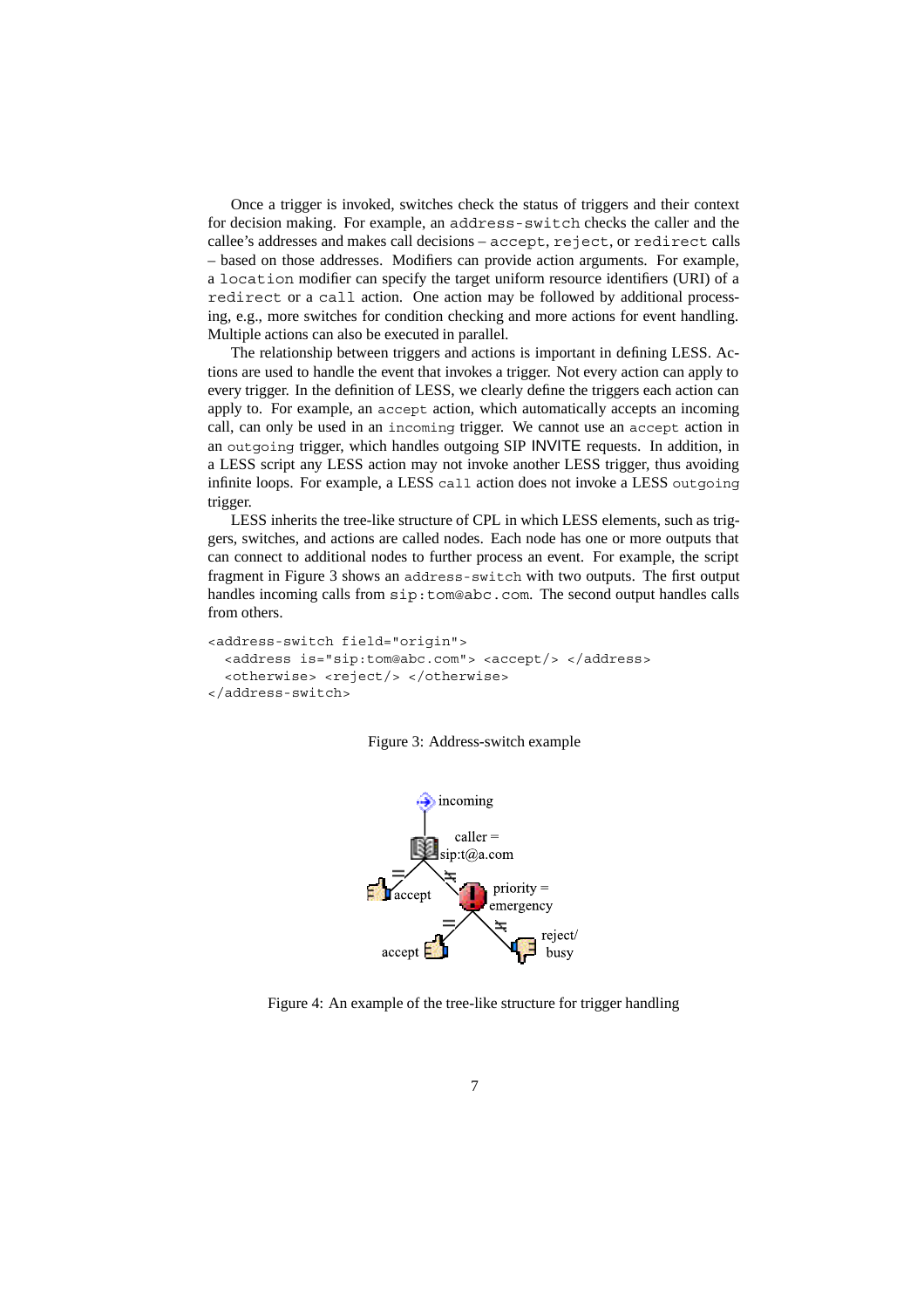Each LESS script starts at a trigger node, which then connects to a switch node or an action node. The outputs of the switch or action node are connected to additional nodes until a node with no specified outputs is reached. There are no back references from a child node to its ancestors or to itself. Later in this paper, we use the term *LESS decision tree* to refer to a LESS script. A LESS decision tree can be converted to a set of event handling rules if we define a rule as the path from the root of a decision tree (a trigger node) to a leaf of the decision tree (an action node). Figure 4 shows a decision tree, which represents the LESS service script shown in Figure 5.

```
<?xml version="1.0"?>
<less>
 <incoming>
  <address-switch field="origin">
   <address is="sip:t@abc.com"> <accept/> </address>
   <otherwise>
    <priority-switch>
    <priority equal="emergency"> <accept/> </priority>
     <otherwise> <reject status="486"/> </otherwise>
    </priority-switch>
   </otherwise>
  </address-switch>
 </incoming>
</less>
```
Figure 5: LESS script example

### **2.3 LESS elements**

As we described in Section 2.2, LESS has four kinds of elements: triggers, modifiers, switches, and actions. We briefly introduce these elements below. The complete definitions are in the Internet draft we submitted to the IETF [1]. A trigger is an entry point to every service, and is the same as the toplevelaction defined in CPL. Table 1 shows the definitions of the triggers in LESS.

| Trigger      | Basic/Extension     | Events handled               |
|--------------|---------------------|------------------------------|
| incoming     | basic definition    | incoming calls               |
| outgoing     | basic definition    | user made outgoing calls     |
| timer        | basic definition    | timer events                 |
| subscription | event extension     | incoming event subscriptions |
| notification | event extension     | incoming event notifications |
| message      | <b>IM</b> extension | incoming instant messages    |

Table 1: LESS triggers

In end systems, an outgoing call is usually triggered by a user interaction, e.g., dialing a number and pressing a call button. The outgoing trigger handles such user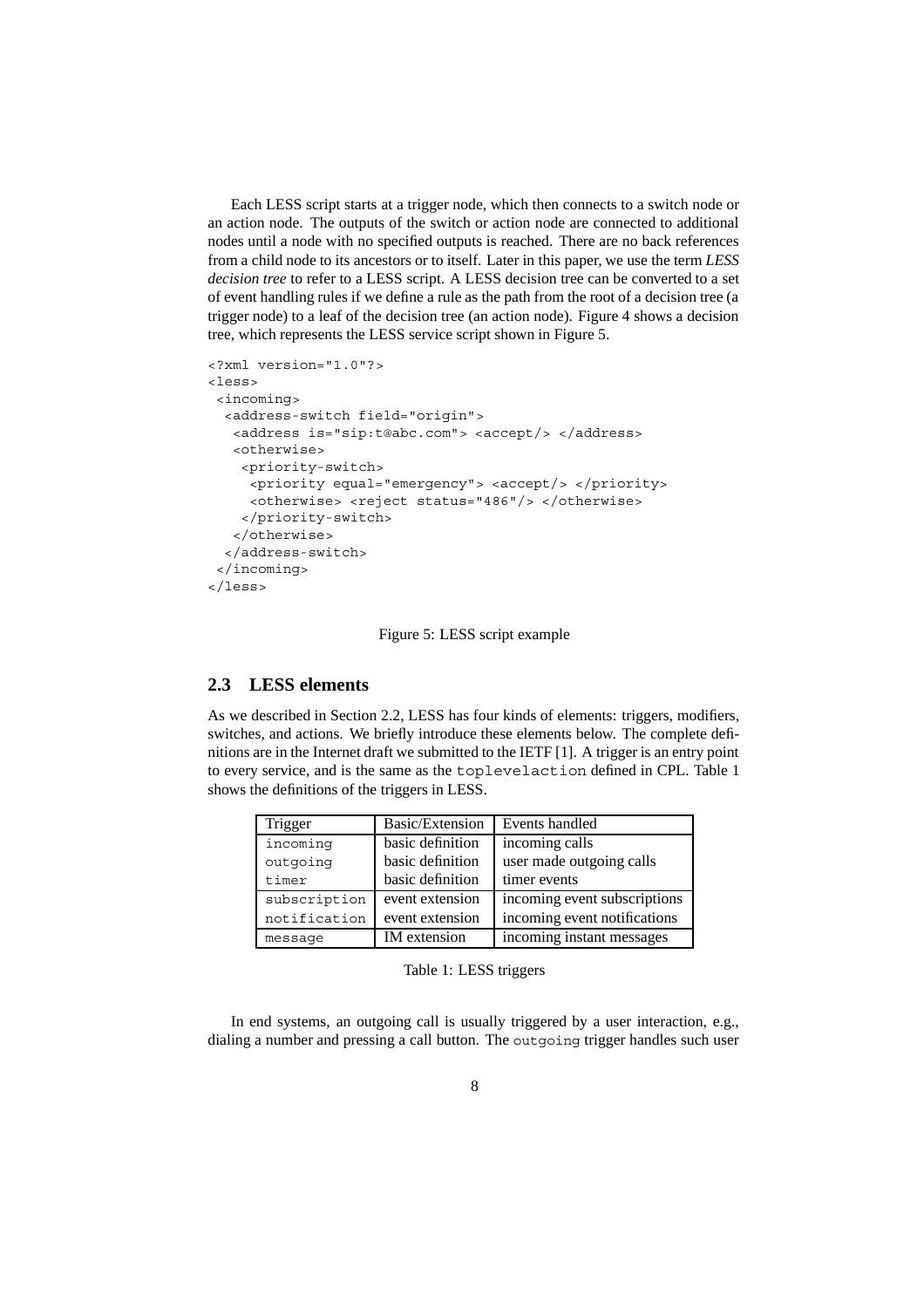interactions. Thus, in a LESS script the call action, which automatically generates outgoing calls, does not invoke the outgoing trigger.

Modifiers can provide action parameters. Table 2 shows the definitions of the modifiers in LESS.

| Modifier        | Basic/Extension  | Definition                              |
|-----------------|------------------|-----------------------------------------|
| location        | basic definition | add a URI in the location set           |
| remove-location | basic definition | remove a URI from the location set      |
| lookup          | basic definition | lookup URIs and add to the location set |
| media           | media extension  | change media attributes of calls        |

Table 2: LESS modifiers

Switches represent the choices a LESS script can make. Table 3 shows the switches.

| Switch          | Basic/Extension    | Make decisions based on                 |
|-----------------|--------------------|-----------------------------------------|
| time-switch     | basic definition   | the time of executing a LESS script     |
| address-switch  | basic definition   | the addresses, e.g., the caller's URI   |
| priority-switch | basic definition   | the priority of the original call       |
| string-switch   | basic definition   | the free-form strings in a call request |
| language-switch | basic definition   | the languages in which the originator   |
|                 |                    | of a call wishes to communicate         |
| status-switch   | basic definition   | people's status, e.g., busy             |
| event-switch    | event extension    | the event values in an event            |
|                 |                    | subscription or notifications           |
| where-switch    | location extension | the physical locations of people        |

Table 3: LESS switches

Actions represent users' decisions for trigger handling. Table 4 shows the actions.

LESS can be easily extended to have more triggers, switches, modifiers, and actions. In the LESS XML schema, we define four abstract elements: 'trigger', 'switch', 'action', and 'modifier'. We constructed the LESS tree structure based on these abstract elements. We then require that all the new triggers, switches, modifiers, and actions must be the XML 'substitutionGroup' of the abstract elements. Using XML 'substitutionGroup' for LESS extensions can preserve the tree structure so that the tree-merging algorithms defined here can also be applied to LESS extensions in the future. However, because the LESS action conflict tables, which we introduce in the next section, can only be constructed by experts, we require that people who define a LESS extension must also be able to define action conflict tables for that extension.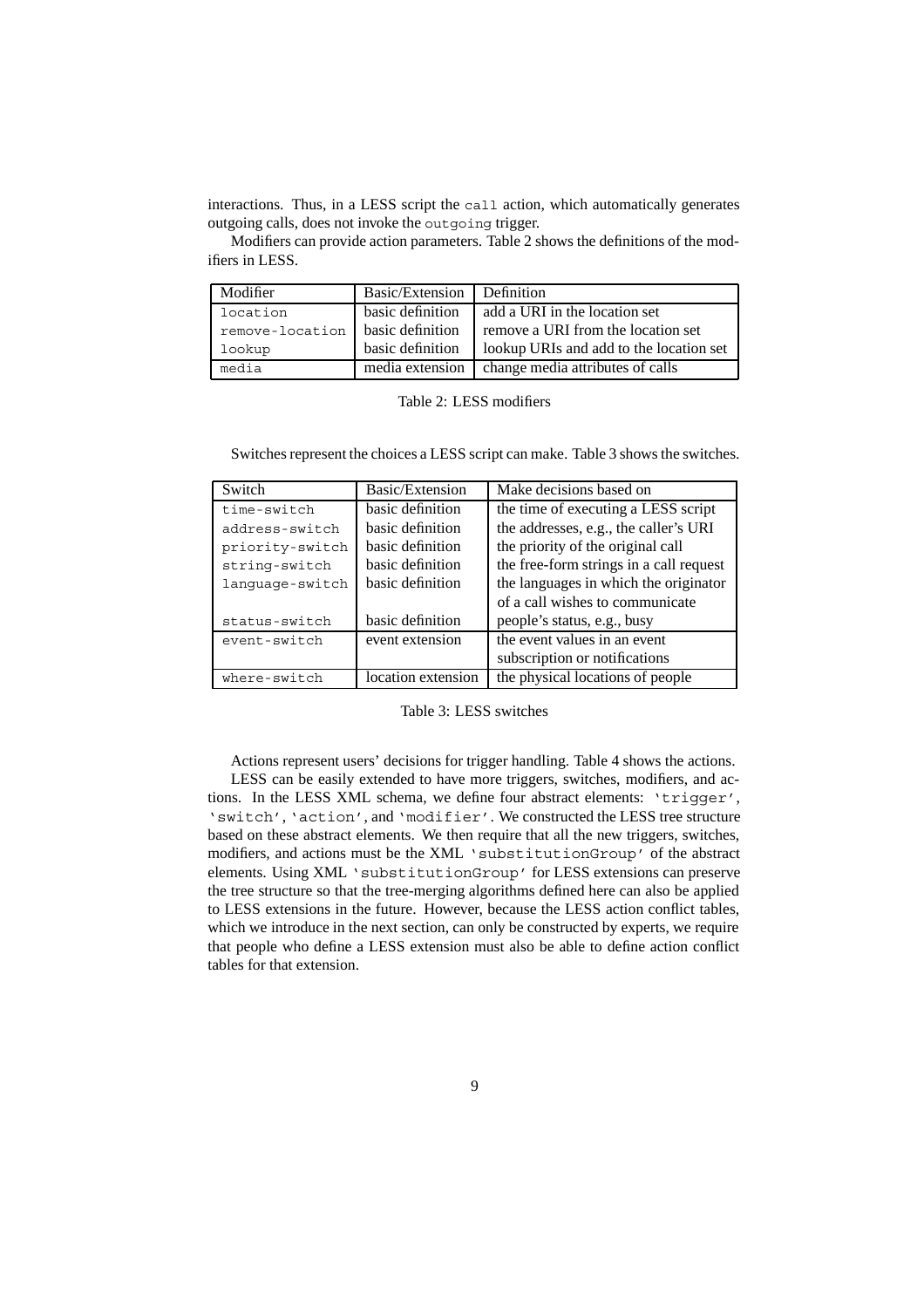| Action       | Basic/Extension    | Definition                  | Parameters   |
|--------------|--------------------|-----------------------------|--------------|
| accept       | basic definition   | accept a call               | none         |
| reject       | basic definition   | reject a call               | code, reason |
| redirect     | basic definition   | redirect a call             | permanent    |
| call         | basic definition   | make a call                 | none         |
| terminate    | basic definition   | terminate all calls         | none         |
| mail         | nonsignaling       | send an email               | none         |
| log          | nonsignaling       | log events                  | none         |
| wait         | nonsignaling       | wait a duration of time     | duration     |
|              |                    | for subsequent actions      |              |
| media-update | media extension    | change media setup          | none         |
|              |                    | for ongoing sessions        |              |
| transfer     | mid-call extension | transfer existing calls     | none         |
| merge        | mid-call extension | merge existing calls into   | none         |
|              |                    | a conference call           |              |
| alert        | UI extension       | play alerting messages      | uri, …       |
| sendmsq      | IM extension       | send instant messages       | none         |
| approve      | event extension    | approve event subscriptions | none         |
| deny         | event extension    | deny event subscriptions    | none         |
| defer        | event extension    | defer the decision on       | none         |
|              |                    | event subscriptions         |              |
| subscribe    | event extension    | send an event subscription  | none         |
| notify       | event extension    | send an event notification  | none         |

Table 4: LESS actions

# **3 Feature interaction detection in LESS**

Feature interactions among multiple LESS scripts may occur if multiple actions are invoked at the same time. There may be no interactions among the features involved; sometimes, the interactions are desired, but in many situations features conflict. Consider the example for handling an incoming call, one script performs an action to accept the call, while another script performs an action to log the call. The accept and log actions do not interact. In another example, when a user is already in a call session and receives a new call, one script performs an action to transfer the existing calls, while another script performs an action to automatically accept the new call. If there is only one audio input/output resource in the user agent, the accept action must be performed after the transfer action. In this case, the feature interaction is desired. Based on this observation, the relationships among actions must always be analyzed. Because we must also consider the availability of resources of an endpoint, such as the number of audio devices, in deciding whether two actions conflict, we must analyze the relationship between feature interactions and end system capabilities.

E.J. Cameron et al. [22] classified feature interactions into three dimensions – customer-system, single-multiple user, and single-multiple component dimension –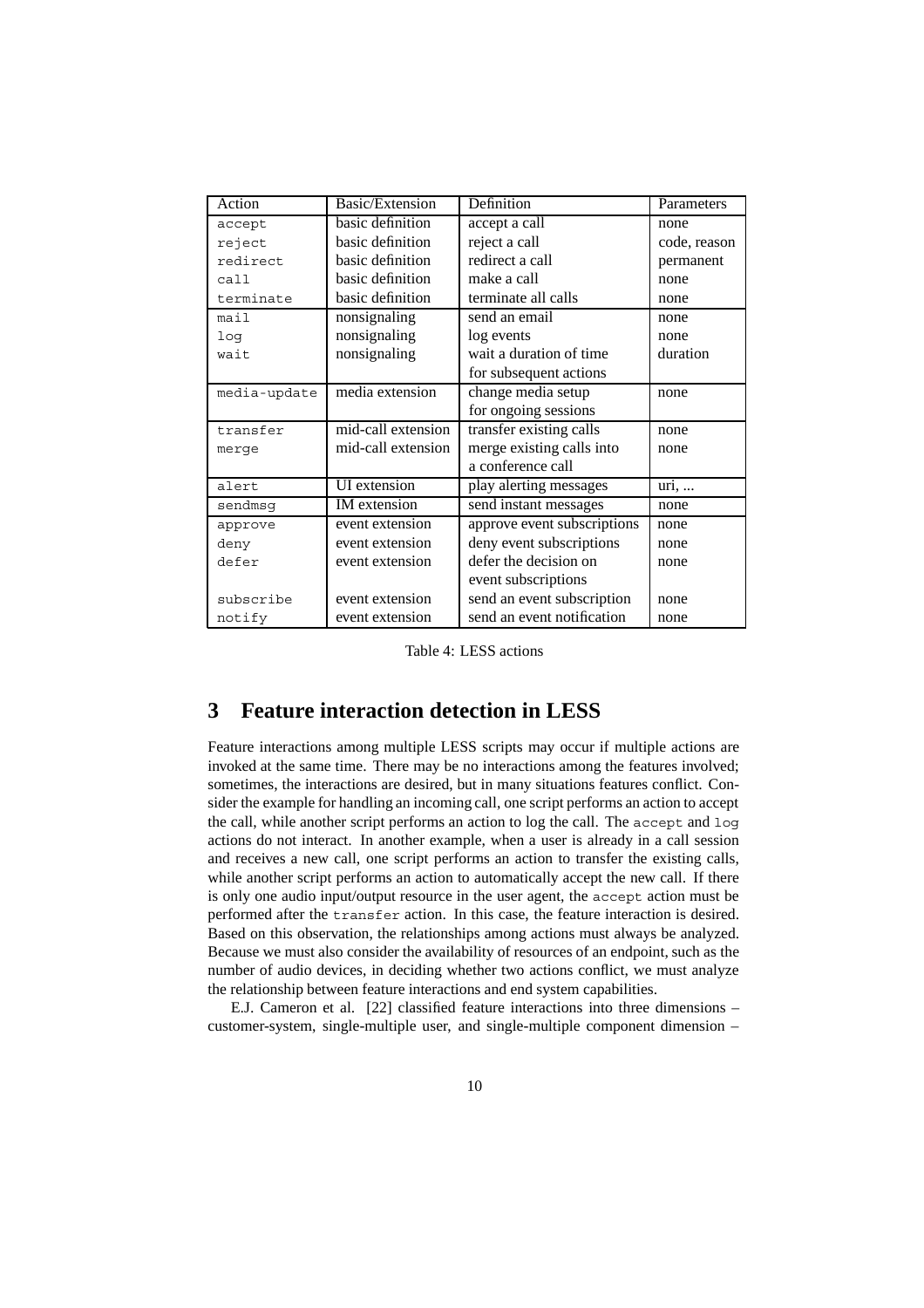and five categories – SUSC (single-user-single-component), SUMC (single-user-multiplecomponent), MUSC (multiple-user-single-component),MUMC (multiple-user-multiplecomponent), and CUSY (customer-system). End system services usually experience single-user interactions. In other words, in this paper we focus only on SUSC and SUMC feature interactions. One exception is the interaction between the caller's preferences and the callee's service scripts, which involves multiple users. We discuss this kind of multi-user feature interaction in Section 3.4.

In the PSTN, feature interactions may occur when multiple users share one end device. However, in Internet telephony, different people usually have different URIs even if they own the same end device. This is different from the PSTN situation, in which multiple persons sharing one end device also share one logical address – the phone number. Because of this difference, in Internet telephony end systems, we can still perform single-user feature interaction handling even if multiple users use one device.

For single-user feature interactions, we can define preconditions and expected results for LESS actions. Based on the preconditions and expected results, we can construct action conflict tables and use the tables to detect feature interactions. In the sections that follow, we categorize LESS actions into call control actions, presence notification actions, and other actions such as instant messaging and networked appliance control. For each set of actions, we first analyze the preconditions and their expected results, then check both SUSC and SUMC feature interactions.

## **3.1 End system call control actions**

The call control actions can be signaling or nonsignaling actions, and can take place in different call stages. Table 5 shows the actions.

| $Stage \cdot$ Action | Signaling actions             | Nonsignaling actions         |
|----------------------|-------------------------------|------------------------------|
| Incoming call        | accept, reject, redirect      | log, mail, wait (all stages) |
| Outgoing call        | call                          |                              |
| Mid-call             | transfer, media-update, merge |                              |
| Call termination     | terminate                     |                              |

Table 5: Call control actions

For signaling actions, the actions that belong to the same call stage usually conflict. For example, an end system can only choose among the accept, reject, or redirect actions to handle an incoming call. Actions at different call stages may also interact. For example, accepting an incoming call then transferring the call is a desirable interaction; however, rejecting a call then transferring the call is an undesirable interaction. The nonsignaling actions do not conflict with the signaling actions.

To check feature interactions between two actions, we must define the execution order of the actions and check possible interactions in different orders. For example, if we want to check the interactions between action A and action B, we first check the situation in which A is performed before B. It consists of two steps: checking whether A's result changes or conflicts with the precondition of B, and checking whether B's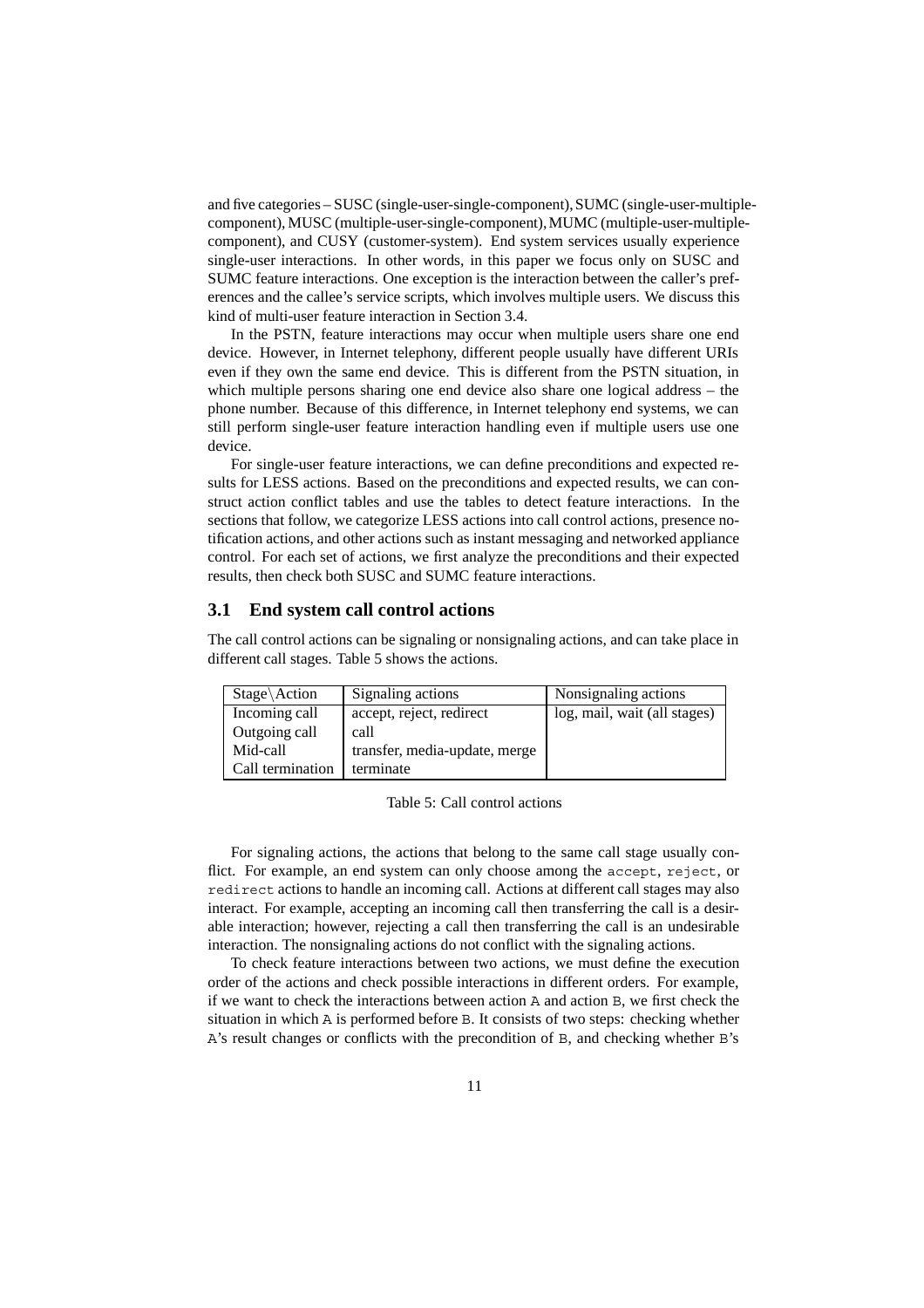| action       | precondition        | call states           | device states        |
|--------------|---------------------|-----------------------|----------------------|
| accept       | incoming call setup | call setup finalized, | media devices oc-    |
|              | pending, media de-  | a session is setup    | cupied               |
|              | vices available     |                       |                      |
| reject       | call setup pending  | call setup finalized  | no change            |
| redirect     | call setup pending  | call setup finalized  | no change            |
| call         | devices<br>media    | if accepted, a ses-   | if accepted, media   |
|              | available           | sion is setup         | devices occupied     |
| transfer     | one or more ses-    | if succeeds, all ses- | if succeeds, media   |
|              | sions, media de-    | sions terminated      | devices available,   |
|              | vices occupied      |                       | otherwise, media     |
|              |                     |                       | devices occupied     |
| media-update | more ses-<br>one or | all sessions alive    | media transmission   |
|              | media de-<br>sions, |                       | changed, e.g., held, |
|              | vices occupied      |                       | or muted             |
| merge        | one or more ses-    | all sessions merged   | media devices oc-    |
|              | sions, media de-    |                       | cupied               |
|              | vices occupied      |                       |                      |
| terminate    | one or more ses-    | all sessions termi-   | devices<br>media     |
|              | sions, media de-    | nated                 | available            |
|              | vices occupied      |                       |                      |

Table 6: The context assumption and expected result of call control actions

result changes the expected result of A. We then check the interactions in a different execution order with B performed first. The preconditions and expected result of each action are shown in Table 6.

We further investigate the cause of feature interactions and find five kinds of interactions. We call the first *action conflict*, which has the expected result of two actions conflicting, e.g., the conflict between an accept and a reject action.

We call the second *attribute conflict*, in which two actions have the same name but different attributes. LESS modifiers should be treated as action attributes. Two actions with the same name conflict if their modifiers are different. For example, two scripts conflict if they both perform redirect actions, but to separate locations.

We call the third interaction *resource competition conflict*. Two actions may compete for resources such as audio devices. For example, if there is only one audio device in an end system, two calls using the one audio device will cause a conflict such as accepting a call and making an outgoing call to a new address at the same time.

We call the fourth interaction *disabling conflict*. It occurs when one action's expected results make another action's preconditions impossible. For example, if a script terminates existing sessions, another script cannot execute media-update action because the precondition of media-update assumes one or more existing sessions. The disabling conflicts are similar to the semantic warnings in the paper by Nakamura et al. [14].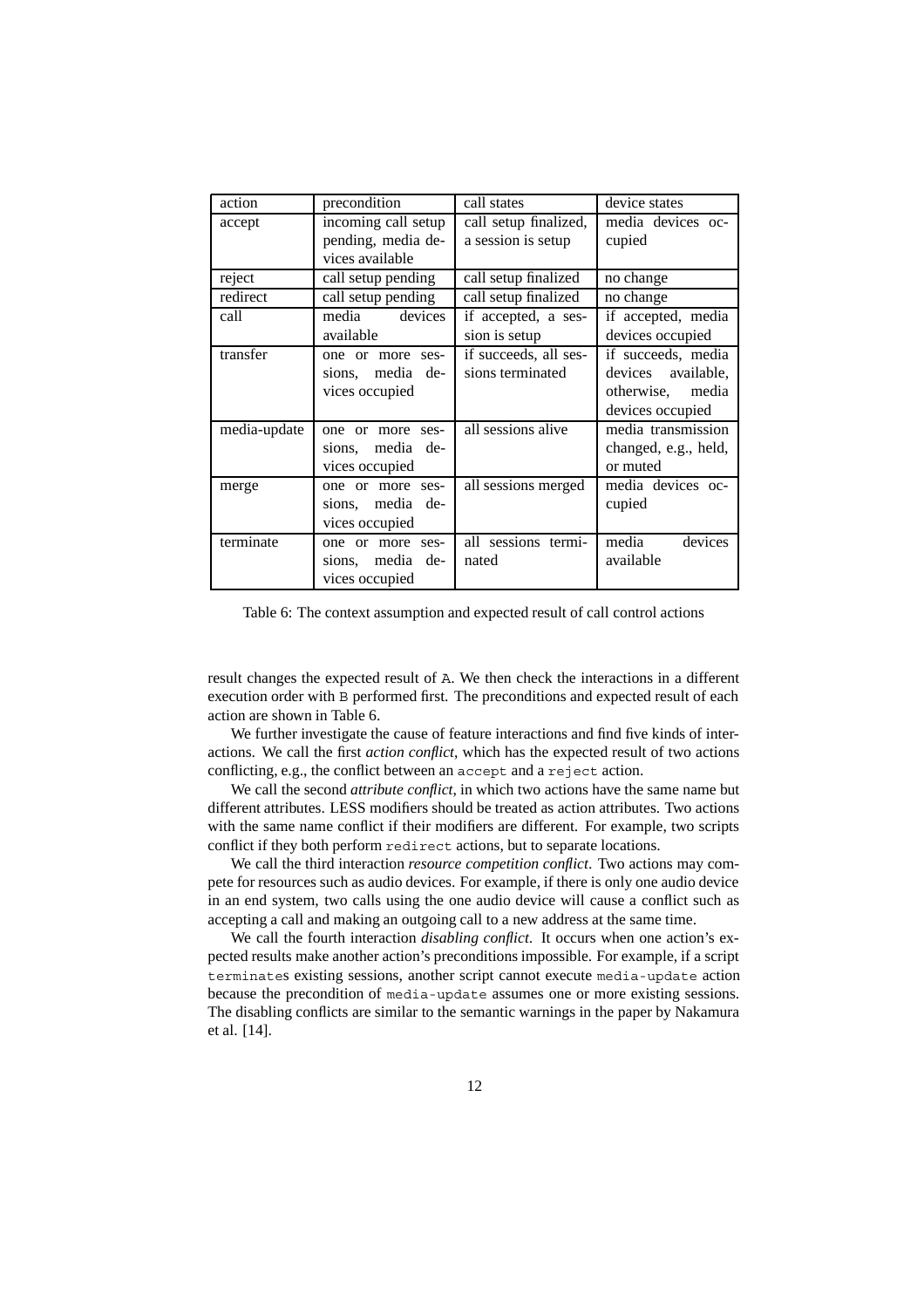We call the last kind of interactions *"enabling interactions"*. It occurs when one action's expected results enable another action's preconditions. This kind of interaction is desirable. For example, the accept action can enable the transfer action for the same call.

### **3.1.1 SUSC feature interactions**

| First\Later | accept        | reject        | redirect  | transfer     | merge        |
|-------------|---------------|---------------|-----------|--------------|--------------|
| accept      | A(m)          | C             | C         | E            | Ε            |
| reject      | C             | A(r)          | C         | D            | D            |
| redirect    | $\mathsf{C}$  | $\mathcal{C}$ | A(a)      | D            | D            |
| transfer    | E             |               |           | A(a)         | $\mathsf{C}$ |
| merge       | R             |               |           | C            |              |
| m-update    | $R^1,E^1$     |               |           | $\mathsf{C}$ | $\mathbf C$  |
| term        | E             |               |           | D            | D            |
| call        | R             |               |           | E            | E            |
|             |               |               |           |              |              |
|             | m-update      | term          | call      |              |              |
| accept      | E             | E             | R         |              |              |
| reject      | D             | D             | E         |              |              |
| redirect    | D             | D             | E         |              |              |
| transfer    | $\mathcal{C}$ | $\mathbf C$   | E         |              |              |
| merge       | C             | C             | R         |              |              |
| m-update    | A(m)          | C             | $R^1,E^1$ |              |              |
| term        | D             |               | E         |              |              |

m-update: media-update, term: terminate, -: no interaction, C: action conflict, A(m): attribute conflict on media, e.g., using video or not

A(r): attribute conflict on code/reason, e.g., using 4xx or 6xx response in SIP A(a): attribute conflict on address, e.g., redirect to different addresses E: enabling, D: disabling conflict, R: resource competition

 $R<sup>1</sup>$ : media-update for unholding calls competes resources with call or accept  $E^1$ : media-update for holding calls enables call or accept

Table 7: Call control action conflict table for handling incoming trigger

Table 7 shows the conflict table for call control actions. One assumption in the table is that a call usually requires audio, and there is only one audio device in an end device. For video and text conversations, people can watch multiple video windows and handle multiple instant messaging sessions simultaneously if the CPU power or network bandwidth allows, so we do not consider resource competition for video and text conversations.

The table is asymmetrical. The cell of row m, column n and the cell of row n, column m may not have the same values. In this table, row actions are performed before column actions. For example, row 1, column 4 means accept *then* transfer.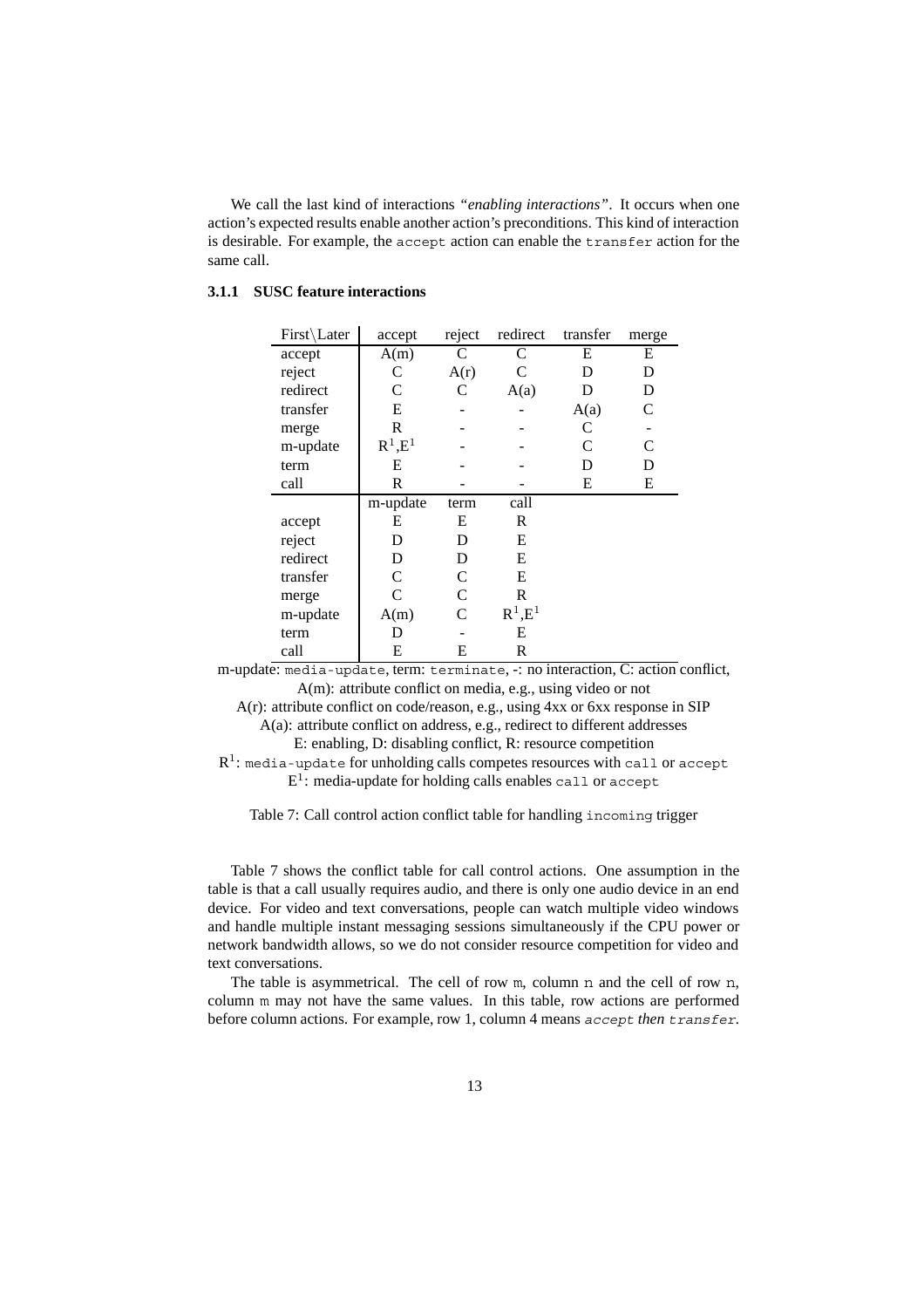#### **3.1.2 SUMC feature interactions**

A user's service scripts can be hosted on the user's end devices and signaling servers in the network. However, scripts in different places may interact. For example, if the scripts on a SIP proxy server reject all calls, the scripts on the destination end devices can never be executed. When a proxy server proxies a call to all the end devices of a user in parallel, if one of the end devices (e.g., the voicemail server) automatically accepts the call immediately, the other end devices never have the chance to accept the call. These examples involve one user but multiple end devices for the user so they are SUMC feature interactions. We divide these kinds of SUMC feature interactions into two categories: *end system–proxy server* and *end system–end system* feature interactions.

**End system–proxy server feature interactions:** End system–proxy server feature interactions are caused when the CPL scripts on proxy servers interact with the LESS scripts on end systems. There are only three signaling actions for CPL: proxy, redirect, and reject. Every action may interact with the actions on end systems. For incoming calls, proxy server scripts are executed before end system scripts. They may interact in two ways: proxy server scripts may block the execution of end system scripts or proxy server scripts may overlap with end system scripts. For outgoing calls, end system scripts are executed before proxy server scripts, and proxy server scripts may modify the result of end system service scripts. Table 8 shows the possible interactions for incoming call handling.

| Server\End system                                            | accept   | reject   | redirect          |  |
|--------------------------------------------------------------|----------|----------|-------------------|--|
| reject                                                       | block    | overlap  | block             |  |
| redirect                                                     | $block+$ | $block+$ | $block/overlap^+$ |  |
| $block+$ block <sup>+</sup><br>$block+$<br>proxy             |          |          |                   |  |
| +: depending on the URI to which to redirect or proxy a call |          |          |                   |  |

Table 8: Interactions between services on end systems and proxy servers for incoming call handling

As shown in the table, if a proxy server uses the proxy action to handle an incoming call, and an end system tries to use the accept action to handle the same call, the proxy action blocks the execution of the accept action. The accept action is executed only if the target URI of the proxy action is equal to the end system's URI. So we use block<sup>+</sup> to mark the interactions that depend on the target URI of the redirect or proxy actions.

Table 9 shows the possible interactions for outgoing calls and call termination handling. In this table, end system actions are performed before proxy server actions.

**End system–end system feature interactions:** End system–end system feature interactions involve multiple end devices belonging to one user. These kinds of feature interactions are the most complicated feature interactions for end system services. They sometimes also involve service scripts running on proxy servers. For example, if a SIP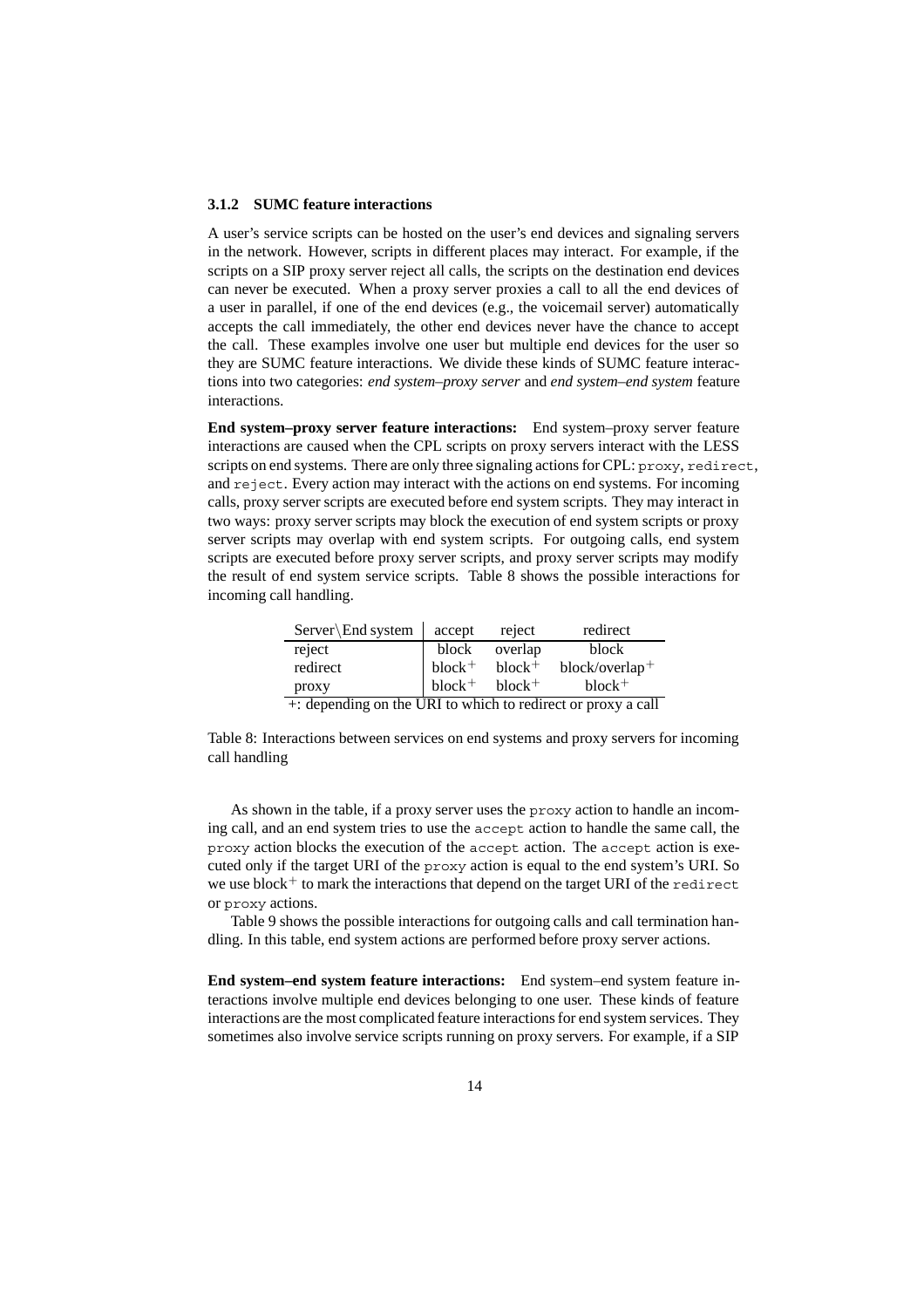| End system\Server reject redirect proxy |     |              |   |
|-----------------------------------------|-----|--------------|---|
| call                                    |     | block modify | - |
| transfer                                |     | block modify |   |
| terminate                               | N/A | N/A          |   |

Table 9: Interactions between services on end systems and proxy servers for outgoing call and call termination handling

proxy server sequentially proxies a call with a voicemail server as the last, the autoaccept script running on the voicemail server does not affect other end devices' behavior. However, a proxy server can also proxy a call to a number of locations at the same time. This type of parallel proxying is known as parallel forking [9]. When a proxy server does parallel forking, if the timeout value of the auto-accept script running on the voicemail server is set to zero or to a very small value, it may render other end devices unable to accept incoming calls. Thus we must also consider proxy server scripts when we handle end system–end system feature interactions. Table 10 summarizes the action conflicts between two end systems.

| End system $1\$ End system 2 |           |      | accept reject redirect |
|------------------------------|-----------|------|------------------------|
| accept                       |           |      |                        |
| reject                       |           |      | A(r)                   |
| redirect                     |           | A(r) | A(am)                  |
| $\sim$<br>$\sim$<br>$\sim$   | $\cdot$ 1 |      | $\cdots$ .             |

C: action conflict, A(r): conflict based on reason attribute, A(am): conflict based on address and media attribute

Table 10: Action conflicts between two end systems for incoming call handling

The table shows that during the call setup stage, the forking proxy in Internet telephony systems may cause multiple end devices to receive an incoming call setup request at the same time. If they all try to accept the call, or try to redirect the call to separate locations, a feature conflict occurs. To resolve this kind of feature conflict, the forking proxy must choose a single best response.

In SIP, there are different status codes for rejecting a call. If one end system rejects a call using a 603 Busy everywhere status code, other end systems should not try to redirect the call. This is similar to the Basic Rule BR1 in [12]. Typically, a person would not talk with another person using two different end devices of the same media type. The A(am) in the table indicates such feature interactions. The redirect action may also cause call forwarding loops, which can be detected by checking the locations of the actions based on the table.

Action conflicts between two end systems can be more complicated, and not just for incoming call handling. For example, two end systems that handle two different calls but transfer their calls to the same destination may cause the destination to reject one call. Table 11 shows the more complicated action conflicts between two end systems.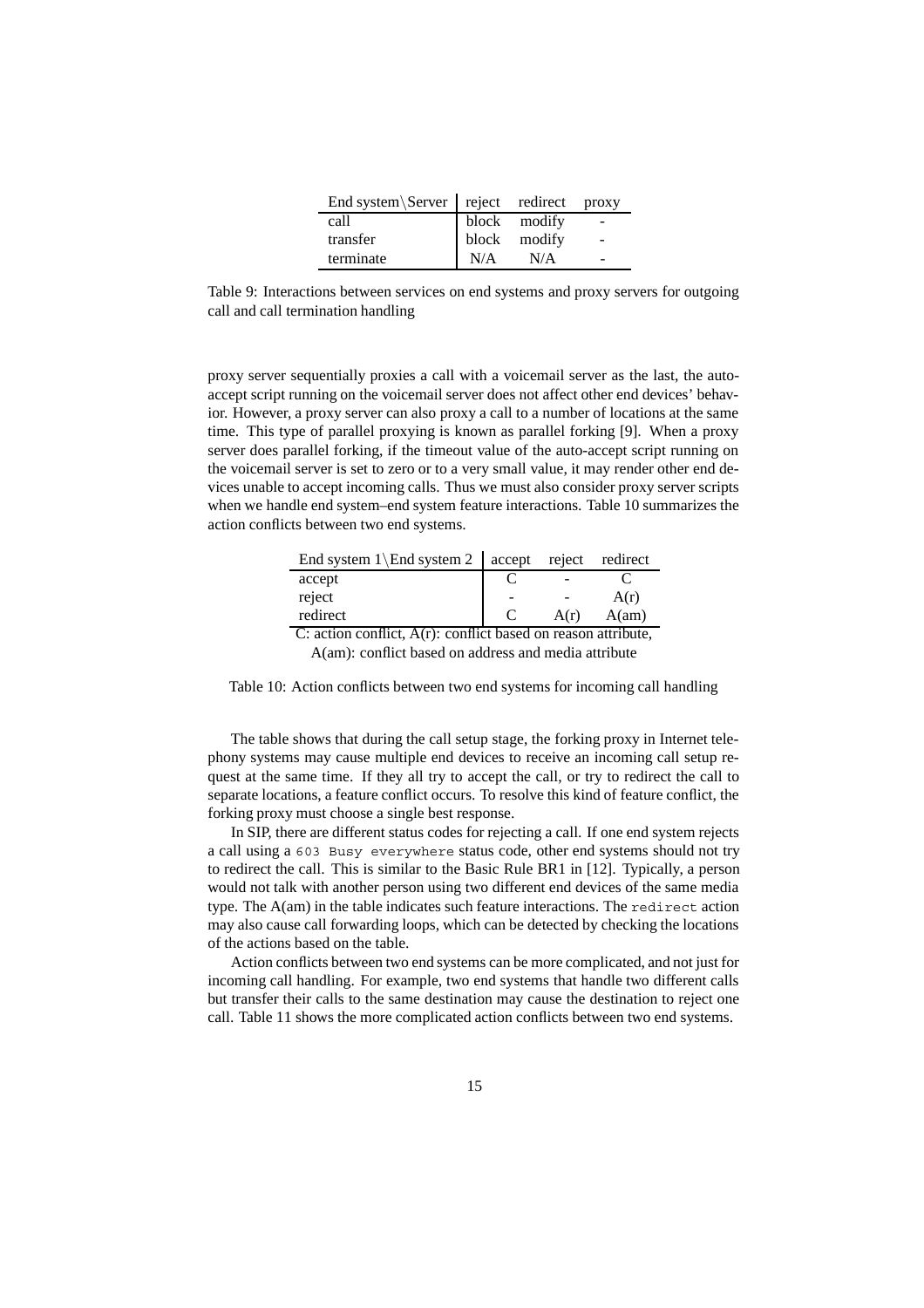| End system $1\$ End system 2 | call                                                  |                 | transfer terminate |
|------------------------------|-------------------------------------------------------|-----------------|--------------------|
| accept                       |                                                       | $A(am)$ $A(am)$ |                    |
| reject                       |                                                       |                 |                    |
| redirect                     |                                                       |                 |                    |
| call                         |                                                       |                 |                    |
| transfer                     | $A(am)$ $A(am)$<br>$A(am)$ $A(am)$<br>$A(am)$ $A(am)$ |                 |                    |
| terminate                    |                                                       |                 |                    |

A(am): conflict based on address and media attribute

Table 11: More complicated action conflicts between two end systems

### **3.2 End system presence and event notification actions**

We base our event-based services on the SIP event notification architecture [23]. Figure 6 shows the architecture.



SUB: SUBSCRIBE, NOT: NOTIFY, PUB: PUBLISH

Figure 6: SIP event notification architecture

In this architecture, a Presence User Agent (PUA) manipulates presence information for a presentity. A PUA is an entity that can acquire the presence information of a human, program, or collection of humans or programs and can transmit the state information to a presentity. A presentity is an entity that provides presence information to a presence service. The presence service can then send the presence information to watchers interested in the information. A watcher is a logical entity that requests presence information about a presentity, or watcher information about a watcher, from presence services. There can be multiple PUAs per presentity. A presence agent (PA) can access presence data manipulated by PUAs for the presentity, and can then receive SUBSCRIBE requests, respond to them, and generate notifications of changes in presence state. One way for a PA to access the data is by co-locating the PA with the proxy/registrar. Another way is to co-locate the PA with the PUA of the presentity [10]. In Figure 6, PUA-2 and PA-1 may co-locate together so PA-1 can directly access the presence information of PUA-2. PA-1 can also co-locate with the proxy/registrar and access the presence information through SIP REGISTER requests sent by PUAs. If a PUA and a PA are not co-located, the PUA can use SIP PUBLISH [24] requests to send their status to the PA. PA-2 may use SIP SUBSCRIBE requests to ask for presence status stored in PA-1, and PA-1 will use SIP NOTIFY requests to send the status.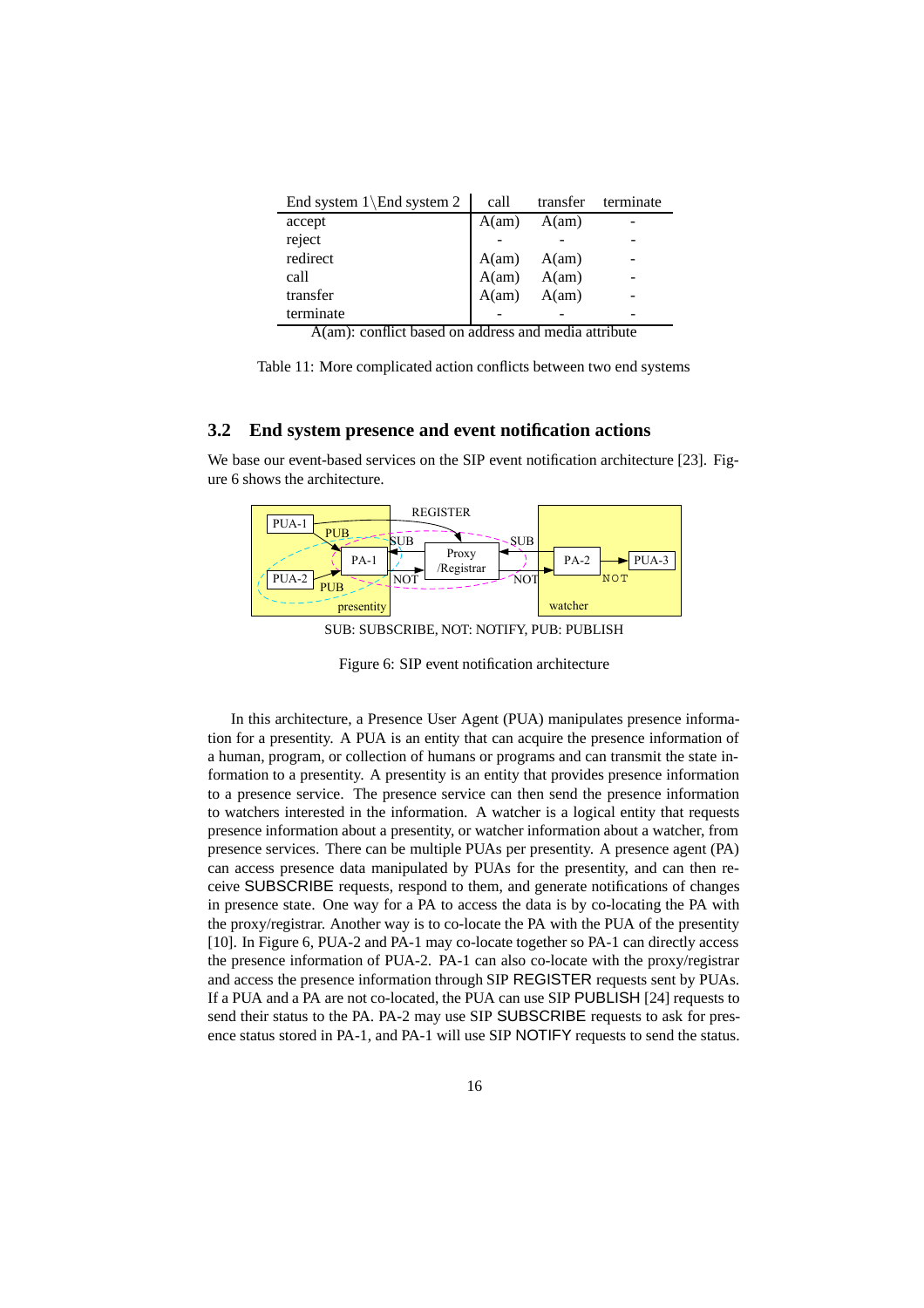PUA-3 may get the status information stored at PA-2 by SIP NOTIFY requests.

Feature interactions for event-based services can be SUSC or SUMC interactions, depending on whether the PUA and the PA of a user are co-located or not. If a PUA and a PA are co-located, we must deal with SUSC feature interactions; otherwise, we must deal with SUMC interactions.

Actions related to event-based services can be divided into two categories. One category handles incoming subscriptions, such as approve or deny. The other sends outgoing messages, such as the subscribe and notify actions. Feature conflicts can be categorized into action conflicts and action attribute conflicts, the same as those we defined in Section 3.1.

#### **3.2.1 SUSC feature interactions**

For an incoming subscription, approve and deny actions conflict. Approve actions with different attributes such as different subscription expiration times also conflict. Similarly, deny actions having different reasons conflict. Subscribe and notify actions do not conflict with other actions, but they may cause action attribute conflicts. Two subscribe actions will conflict if they have the same destination and the same event package, but differ in other attributes such as the expiration time. Two notify actions will conflict if they have the same destination and the same event package (e.g., presence), but different event descriptions (e.g., one presence status is open, the other is closed).

#### **3.2.2 SUMC feature interactions**

For an incoming subscription, a PA can decide whether to approve or deny it. A PA can also set the subscription status as *pending*, and send a notification to the PUA about the watcher-list changes [26]. Once the PUA gets the watcher-list, the PUA will use XCAP [25] to update the watcher-list document on the PA to authorize the subscription. A user may have multiple PUAs. Feature interactions may occur among the PA and all the PUAs involved in handling incoming subscriptions. For an incoming subscription, if a PA and a PUA make different decisions (for example, the PA approves a subscription but the PUA denies the subscription), an action conflict occurs.

## **3.3 Other end system services**

In Internet telephony, end systems can support instant messaging and networked appliance control. Therefore, we also analyze feature interactions for these services.

### **3.3.1 Feature interactions for instant messaging**

LESS has only one action for instant messaging, namely sendmsg, which is used to send a message. If we ignore the content of messages, there are no conflicts between multiple sendmsgs. However, the content of a sendmsg may have special meanings in some circumstances. For example, if we use SIP MESSAGE to perform shared web browsing [27], the message content is used to convey URL information. In general, we consider that two sendmsgs with different content conflict.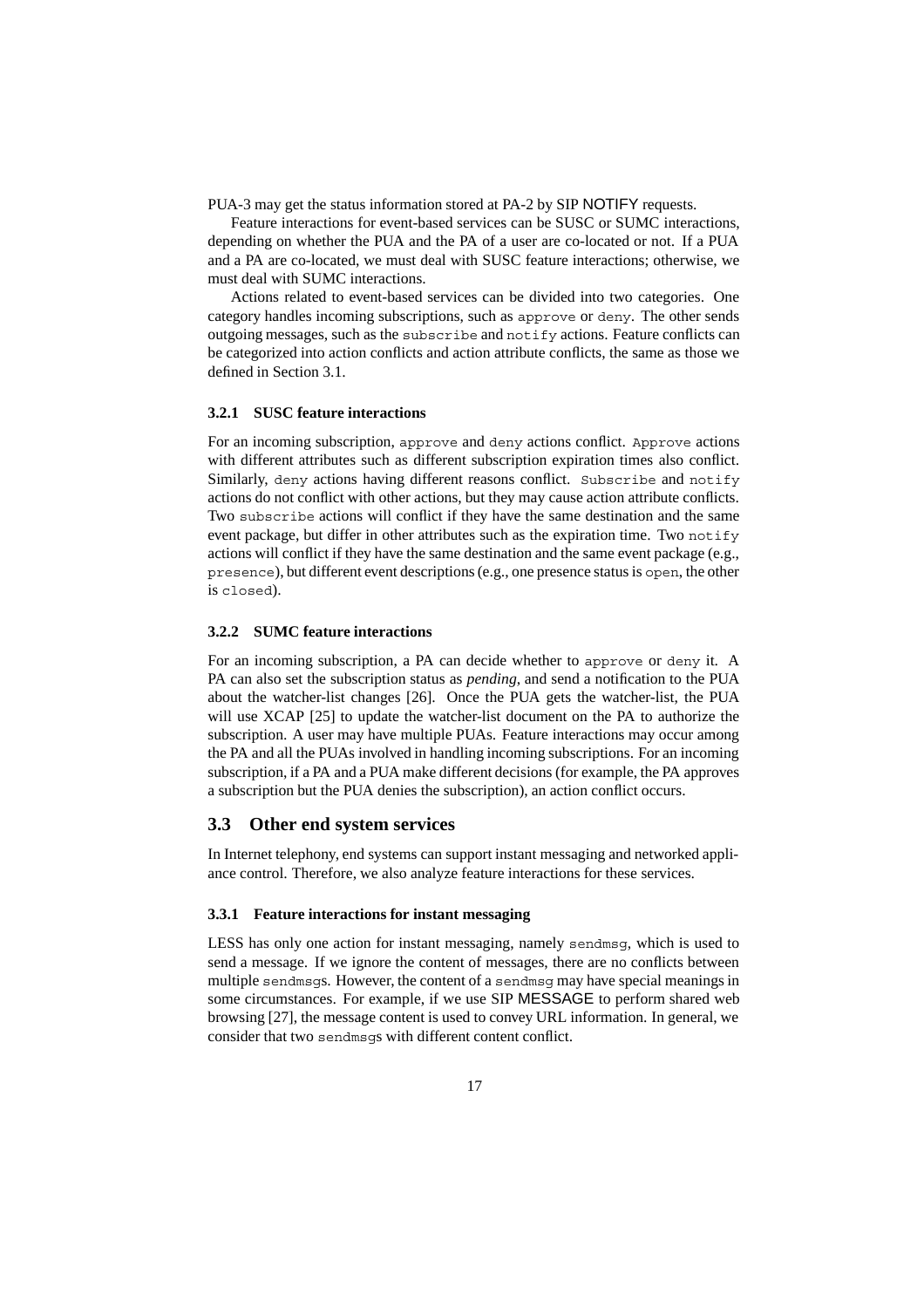Instant messaging may also experience SUMC feature interactions. One incoming message may be sent to multiple contacts of a user. If more than one contact can automatically send a message back, SUMC feature interactions may occur. There is little difference between SUSC and SUMC instant messaging feature interactions: both depend on whether the message content conflict.

#### **3.3.2 Feature interactions for networked appliance control**

Internet telephony user agents can control networked appliances. For example, when getting an incoming call, a UA can automatically turn off a nearby stereo. Networked appliance control services can be very complicated. Different sensors may trigger different control actions, and the actions performed by multiple networked appliances may conflict. For example, turning on an air conditioner to cool a room and turning on a heater to warm the room conflict. Kolberg et al. described these kinds of feature interactions in detail in [28].

If multiple LESS scripts try to control a networked appliance to perform different actions, feature interactions may occur. Different networked appliances may have different interactions. For example, when controlling a lamp, power on and power off conflict. To control a stereo, the power on action enables the tune action. To analyze feature interactions, we must first identify the appliance we want to control and its available control actions. We must then build the preconditions and expected result tables for the control actions. From these tables, we can build the action conflict tables for the device. We choose to use lamp control as an example for feature interaction analysis. Keep in mind that networked appliance control actions may interact with call control actions. For example, the brightness of the lamp in a person's room may affect the perceptual quality of the person's video communications.

The commands for a lamp can be power on, power off, dim, and bright. Table 12 shows the preconditions and expected results of the lamp control actions.

| action    | precondition    | expected result                    |
|-----------|-----------------|------------------------------------|
| power on  |                 | The lamp is on.                    |
| power off |                 | The lamp is off.                   |
| dim       | The lamp is on. | The lamp is dimmer and still on.   |
| bright    | The lamp is on. | The lamp is brighter and still on. |

Table 12: Context assumption and expected results of lamp control actions

Table 13 shows the conflict table, which assumes that multiple scripts are trying to control the same device at the same time. We also added two call control actions, accept and call, to show that networked appliance control actions may cause feature interactions with call control actions. In the table, the power on action makes dim and bright possible, and the bright or power on action may provide a better environment for a video call, so we use *enabling* to mark this kind of interactions.

Networked appliance control intrinsically involves multiple components, the controller and the appliances. If multiple users try to control one networked appliance at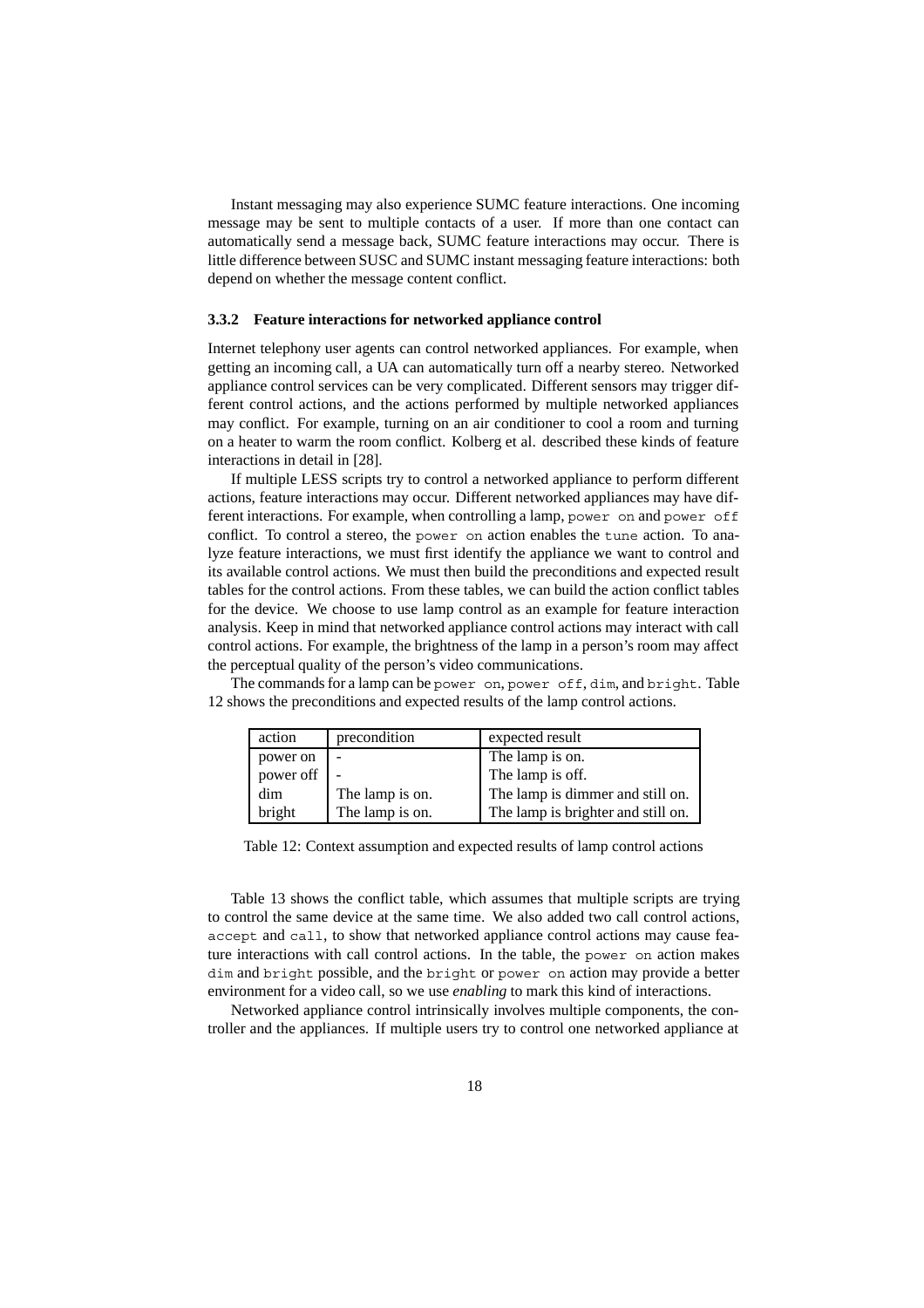| $First \text{\&}$ | power on                 | power off dim bright |   | accept | call |
|-------------------|--------------------------|----------------------|---|--------|------|
| power on          | $\overline{\phantom{0}}$ |                      | н |        |      |
| power off         |                          |                      |   |        |      |
| dim               | $\qquad \qquad$          |                      |   |        |      |
| bright            | -                        |                      |   |        |      |

A: attribute conflict, C: conflict, E: enabling, E(V): enabling video communications

Table 13: Interactions between lamp control actions

the same time, MUMC feature interactions may occur. If all users access one device through the same appliance controller, e.g., a networked appliance gateway, the policies residing on the controller may help resolve the conflicts. For example, the controller administrator may define user priorities. User actions having higher priority may override user actions having lower priority. If multiple users access a device through different controllers, intercontroller communication is required to solve possible feature conflicts. This kind of feature interaction is beyond the scope of the LESS-based feature interaction handling.

# **3.4 Feature interactions between caller's preference, end system's capabilities and users' service scripts**

Sometimes, a caller may explicitly express preferences in a call signaling message [29]. These preferences include the ability to select which URI a request is routed to, and to specify certain request handling directives in proxy servers. For example, the Reject-Contact: \*;mobility="mobile" header in a SIP INVITE request expresses a desire not to route a call to a mobile device. The caller's preferences may conflict with the callee's service scripts. These kinds of conflicts cannot be detected offline. However, they are easy to detect by checking the callee's service script actions and the value of the Reject-Contact header in the caller's SIP message. If a feature interaction occurs, the caller's preferences should override the callee's service script actions. For example, Alice uses a mobile phone and has a service script that automatically accepts calls from Bob. However, Bob does not want to talk to a mobile phone so he puts Reject-Contact: \*; mobility="mobile" in his request. In this case, Alice's phone should not accept the call. Sometimes, service script actions may also conflict with end system capabilities. For example, for an incoming video-only call to an end system with only audio capability, an accept action is not appropriate. In this case, system capabilities should always override script actions. In this example, the end system should prompt the user for proper handling.

The action conflict tables in previous sections contain several assumptions about end system capabilities, e.g., with one audio input/output device, or with enough bandwidth and CPU resources to handle multimedia calls. Although these assumptions hold for many Internet telephony endpoints, some endpoints may have more or fewer resources. Most of the action conflict table elements will not be affected by the difference. But some action conflicts, such as the conflicts caused by resource competition,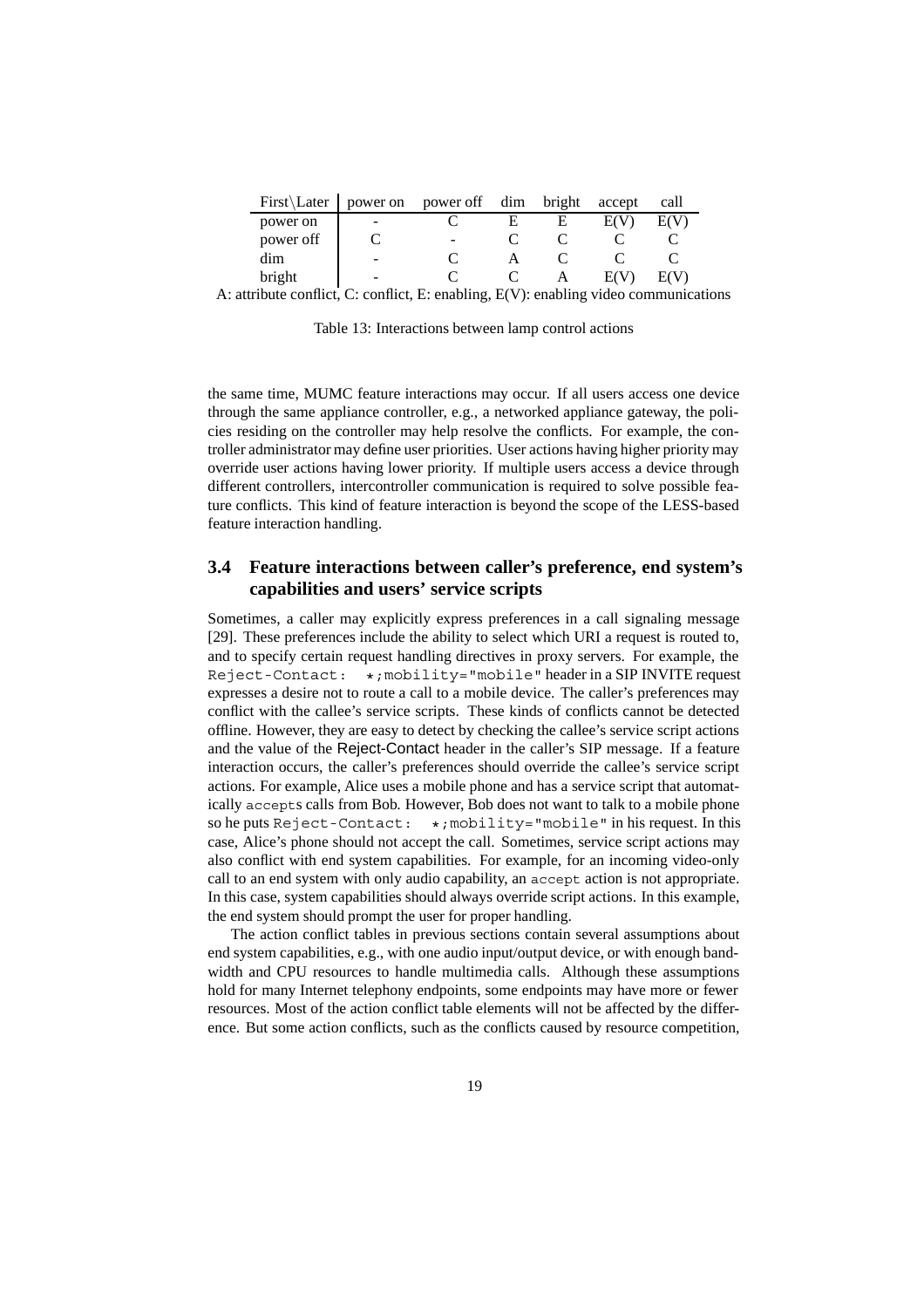should be adjusted to reflect the difference. In our implementation, we collect system information and adjust action conflict tables based on that information.

# **4 Using tree-merging to detect and resolve feature interactions**

Because LESS has a tree-like structure, it is straightforward to merge multiple LESS decision trees into one to resolve feature conflicts. After merging, there is only one active LESS script for an end device for each trigger. The merging algorithm holds for services running on the same device. However, for service scripts on different devices, such as the SUMC feature interactions discussed in Section 3.1.2, the merging algorithm can only detect feature interactions, it cannot resolve them. We still keep the original scripts after merging so that users can modify them independent of the merged script. Although users can edit services based on a merged script, editing services based on the original scripts could be easier since they are created by the users themselves, while the merged script is created by a machine. In this way, no conflicts arise when we execute service scripts, and we can still keep service modularity so users can easily maintain their services and create new services efficiently. One potential problem in this approach is that modifications to the original scripts may interact with users' decisions for resolving earlier conflicts. This problem can be easily resolved by using the same algorithm to detect feature conflicts between the merged tree and the modified script.

# **4.1 Tree merging algorithm**

```
<less>
<incoming>
 <string-switch field="organization">
  <string is="ABC Inc.">
    <address-switch field="origin">
     <address is="sip:tom@abc.com">
      <string-switch field="subject">
       <string is="group meeting"> <accept/> </string>
      </string-switch>
     </address>
     <otherwise>
      <location url="sip:tom@vmail.com"> <redirect/> </location>
     </otherwise>
    </address-switch>
   </string>
  </string-switch>
 </incoming>
</less>
```
Figure 7: Sample script for defining decision rules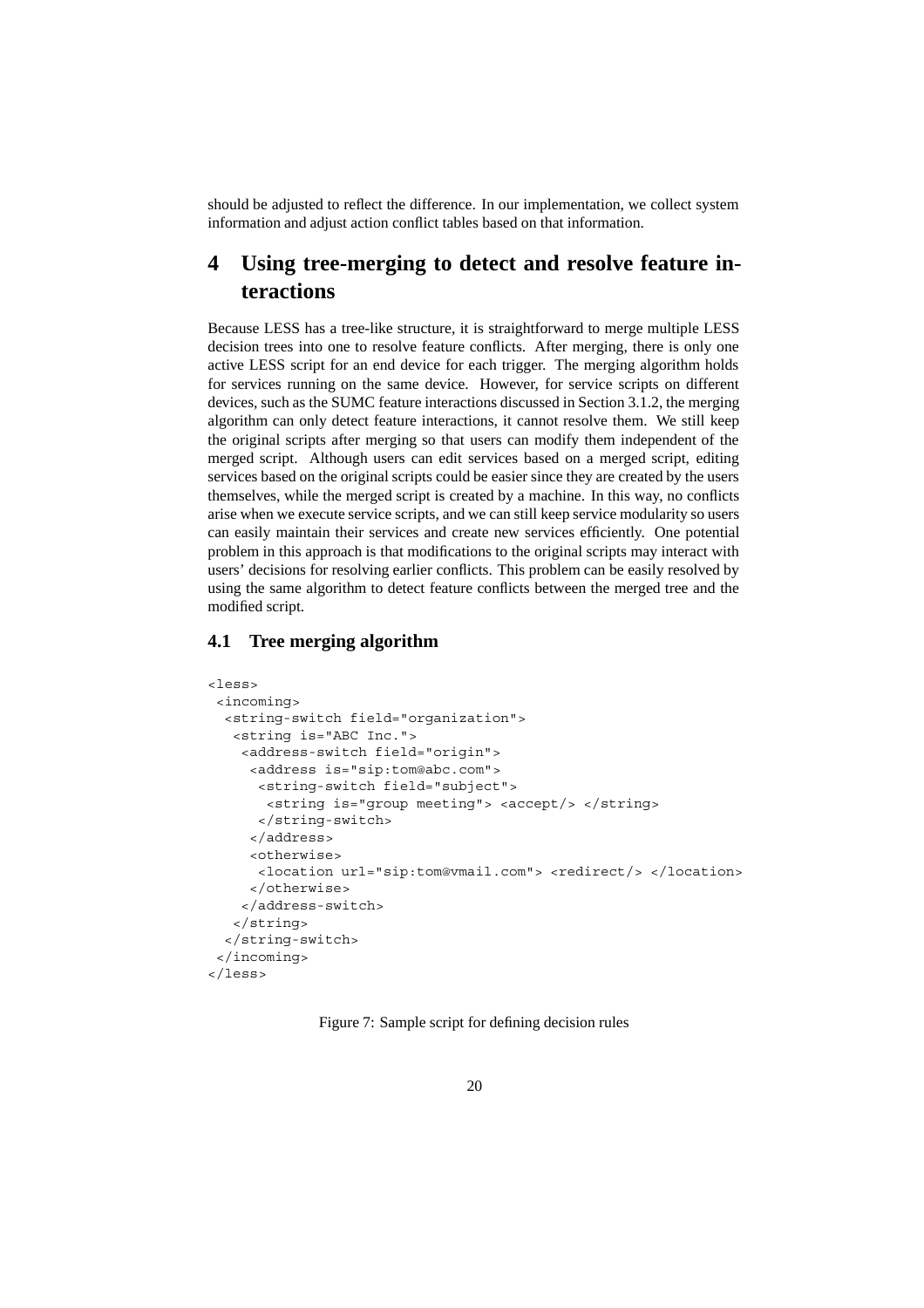In a LESS decision tree, the path from the root of the tree to each leaf node is called a decision rule. A rule is composed of a trigger, the actions in accordance with the trigger, and a list of switch nodes and action nodes along the path from root to action node. We call the list of switch nodes and action nodes a rule path. For example, for the script in Figure 7, a decision rule can be represented as

*{*incoming, accept, *{{*string-switch,organization="ABC Inc."*}*, *{*address-switch, origin="sip:tom@abc.com"*}*, *{*string-switch, subject="group meeting"*}}}*. A decision consists of the items in a rule path and the actions in accordance with the trigger. A rule path can be validated based on Nakamura's work [14]. Changing the orders of items in a valid rule path does not affect the decision.

To facilitate rule merging, we must normalize the rules generated from LESS decision trees. The normalization process sorts switches in a rule path, e.g., ordered as address-switch, time-switch, status-switch, string-switch,

priority-switch, where-switch, language-switch, and event-switch. It also merges the switch nodes with the same switch name into one node in a rule path. For example, a normalized rule for the script above is *{*incoming, accept, *{*address-switch, origin="sip:tom@abc.com"*}*, *{*string-switch, subject="group meeting", organization="ABC Inc."*}}*. Because switches are independent of each other, normalized rules are functionally equal to the original rules. The overall multiscript merging process is shown in Figure 8.

```
set base-rule-set empty
foreach LESS-tree {
 convert the LESS-tree into a rule set
  foreach rule in the rule set {
    normalize the rule
  }
  merge the normalized rule set into base-rule-set
}
convert merged base-rule-set into a decision tree
```
#### Figure 8: Tree merging process

Figure 9 shows the conflict checking process of two rules. During the process, we can use the action conflict table in Section 3 to check whether two actions conflict. If the actions in two rules conflict, we must check whether any conditions match both rule paths. We call the conditions matching two or more rule paths an overlap. Figure 10 shows the algorithm for determining an overlap.

Once we find the overlap and the conflicting actions, we can present the information to users to make decisions. It is straightforward to form a human-understandable description because LESS defines a very limited number of switches and actions. We can simply design the description format for each switch and action, and then compose a sentence based on the description format. In general, there is no need to use complicated natural language processing techniques to present the conflict information. For example, for the situation in Figure 1, we can ask the user "For an incoming call, if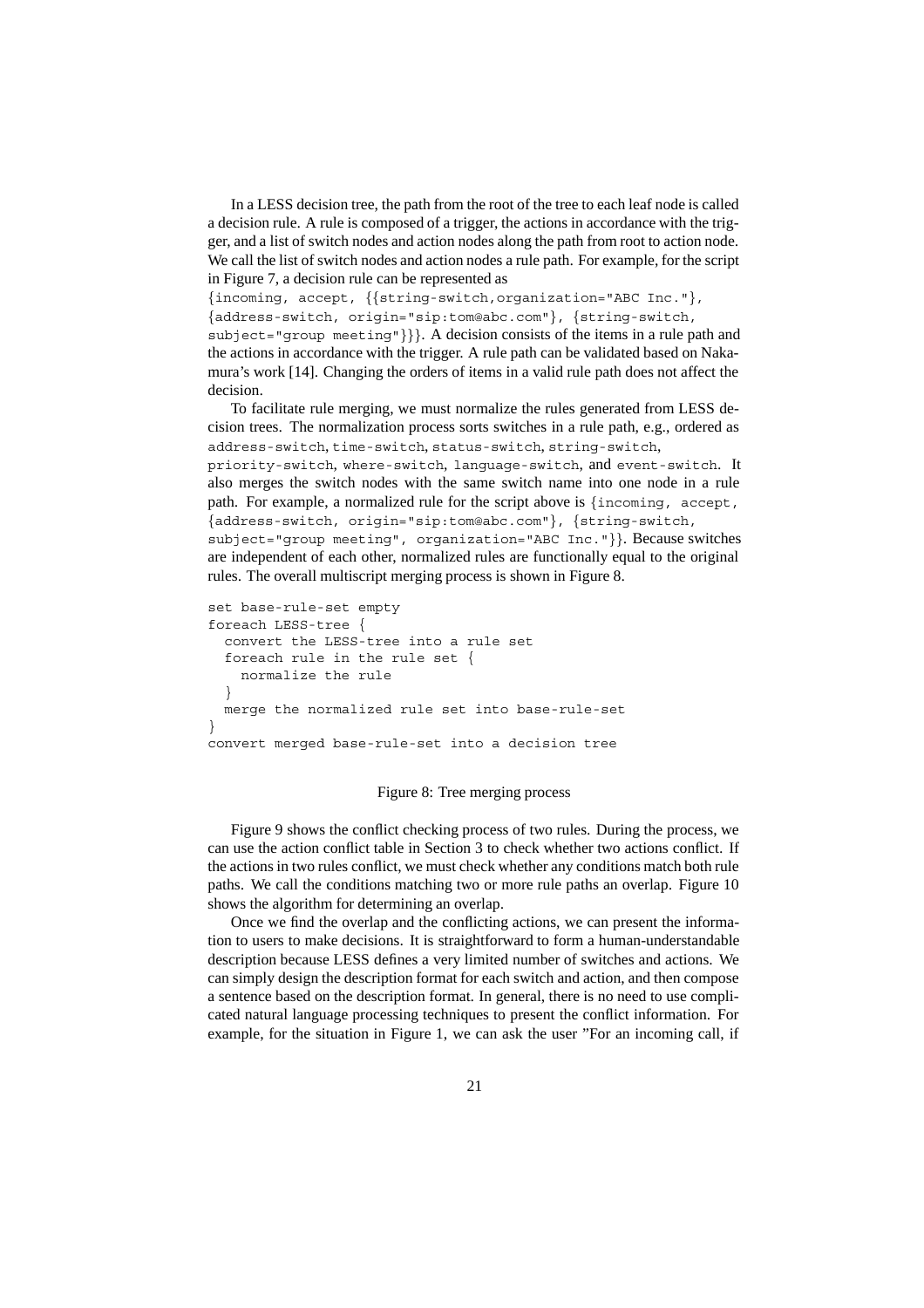```
if (two rules have different triggers) {
 no rule conflict
} elseif (actions in two rules do not conflict) {
 no rule conflict
} elseif (no overlap between rule path in two rules) {
 no rule conflict
} else {
 two rules conflict,
 return the rule path overlap and action conflict information
 prompt the script owner to judge
}
```
Figure 9: Checking two rules conflict or not

the time is between 2:00PM and 3:00PM on Dec 25, 2004, and if sip:tom@abc.com calls you, what would you like to do?". We can provide two choices for the user: *redirect the call to sip:conf@abc.com* or *automatically accept the call*. We can record the user's decision and build a normalized rule set without conflicts. Any resolution of feature interactions for end system services must involve end users because only they can make decisions about what they need. Because end systems can directly interact with end users, and end users can directly modify their scripts, involving end users in feature interaction resolution is practical and necessary.

After resolving feature interactions, the normalized rules should be converted back to a decision tree for service execution. The conversion is straightforward. We start by setting an empty tree, then go through every rule and incorporate the rule's switches into the tree. Finally, we put the rule's actions at appropriate branches of the tree.

## **4.2 Feature interactions caused by multiple triggers**

In most cases, no feature interactions arise between decision trees having different triggers (root nodes). However, occasionally, actions caused by different triggers compete for resources. For example, a timer trigger may invoke a call action at the same time as an incoming call is automatically accepted. Both the outgoing call caused by the timer and the accepted incoming call will try to use the one audio device and cause a conflict. For an end system with limited resources, if multiple scripts have different triggers, we can use the tree-merging algorithm to detect possible resource competition. Figure 11 shows the algorithm.

# **5 Implementation**

We have implemented a SIP-based user agent, SIPC, which supports a range of media types such as audio, video, whiteboard and desktop sharing. In addition to multimedia communications, SIPC also supports the SIP event notification architecture [23] for presence notification, the SIP MESSAGE method for Instant Messaging [11], location sensing, the Service Location Protocol (SLP) [30] for networked resource detection, and the SIP DO [31] method for networked appliance control. SIPC can also invoke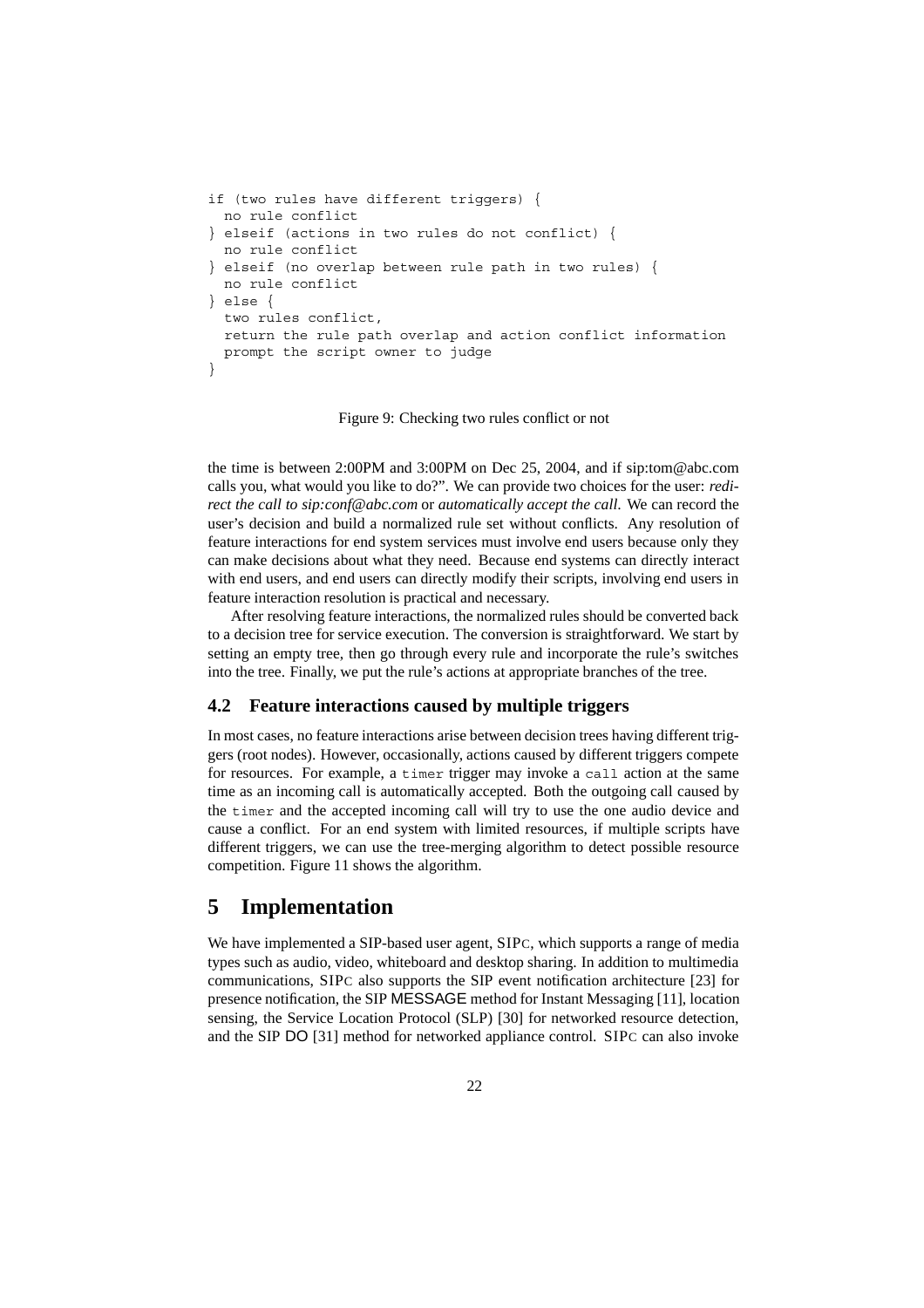```
set overlap-set empty
foreach switch-node1 in rule-path1 {
  if (there is a switch-node2 in rule-path2
  that has the same switch name) {
    if (the overlap between switch-node1
    and switch-node2 is empty) {
      return empty overlap-set
    } else {
      insert the overlap into overlap-set
    }
  } else {
    insert switch-node1 into overlap-set
  }
}
foreach switch-node2 in rule-path2 {
  if (there is not a switch-node1 in rule-path1
  that has the same switch name) {
    insert switch-node2 into overlap-set
  }
}
return overlap-set
```
Figure 10: Determining overlap between two rule paths

and control web browsers by using dynamic date exchange (DDE) to handle email and web browsing. With all these functions, SIPC can perform all the services mentioned earlier.

SIPC has two interfaces for service programming, a SIP common gateway interface (SIP CGI) [32], and a built-in LESS interpreter to handle LESS service scripts. The SIPC service manager cannot detect feature interactions between SIP CGI programs and LESS scripts because SIP CGI programs can be written in a variety of programming languages, such as  $C/C++$ , Perl, and Java. It can, however, detect and help resolve feature interactions among LESS scripts. We built a service creation tool and integrated it into SIPC. The tool is called *CUTE*, which stands for *Columbia University Telecommunication service Editor*. Figure 12 shows the CUTE user interface. A user can drag triggers, switches, and actions to the CUTE drawing panel and build LESS decision trees. Once a LESS service script is created, SIPC can show the script in its service manager, as shown in Figure 13, and use it to handle users' communication events. A user can activate or deactivate services in the SIPC service manager. If there is more than one active LESS script and they are in conflict, the service manager can use the algorithm in this paper to detect the interactions and ask the user to make a decision.

Figure 14 shows the user interface for resolving a feature conflict. As the figure shows, the SIPC service manager translates the context that can cause feature conflicts into human-readable language, then asks users to choose an action to perform. The translation is made straightforward by using the trigger and rule-path overlap information of two services. Once a user makes a decision, the SIPC service manager tries to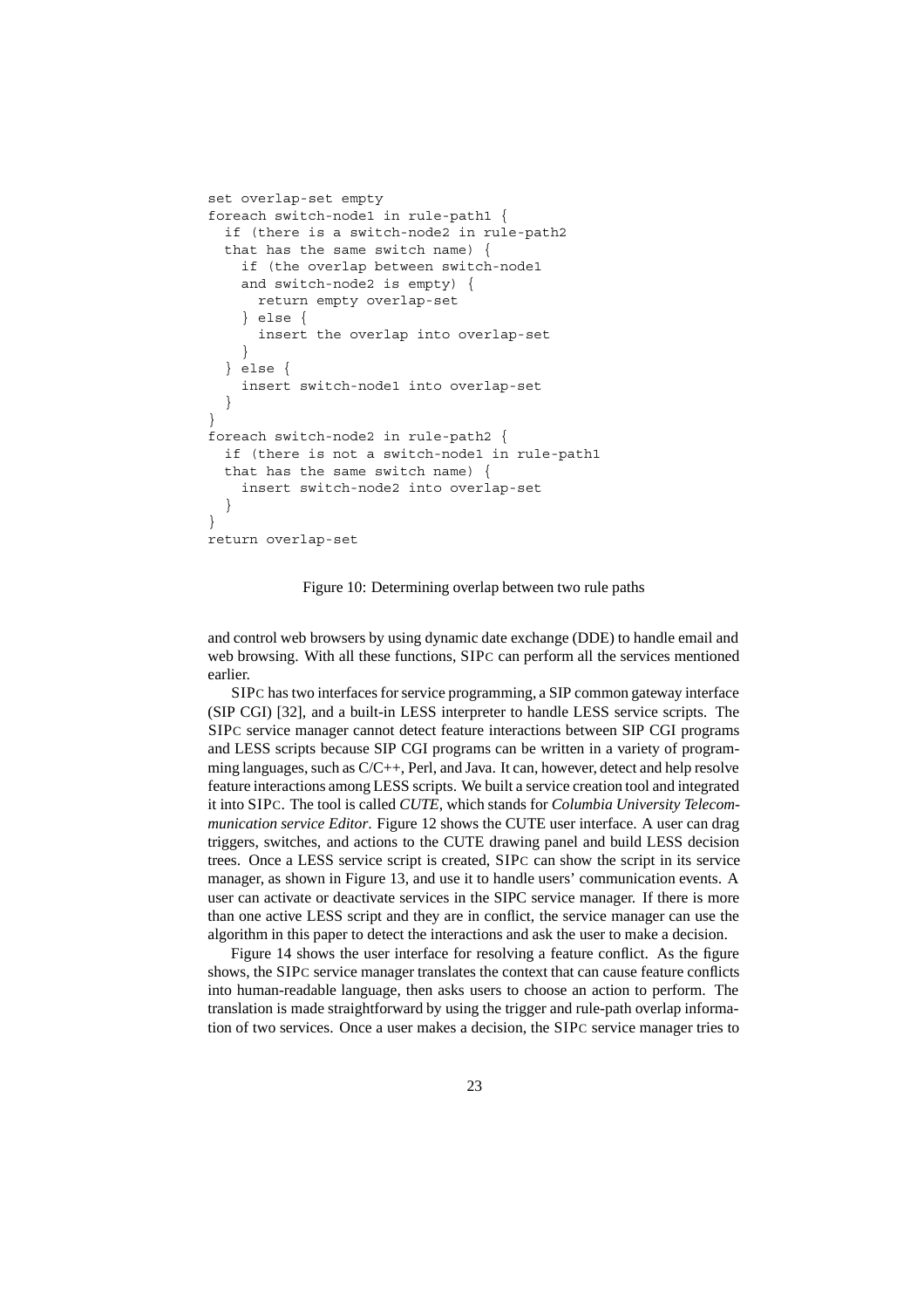```
for decision trees with different triggers {
 rename every trigger as 'common-trigger'
  store the original trigger information
}
perform regular tree-merging algorithm for 'common-trigger'
if (there is resource competition feature conflict) {
 present the conflict along with the original trigger information
 modify service scripts based on the decision of the user
}
```
Figure 11: Detecting feature interactions among scripts with different triggers



Figure 12: CUTE Figure 13: SIPC's service manager

prioritize services to resolve the conflict because the prioritization is easy for people to understand.

As Figure 13 shows, services are listed in order with the services listed first executed first. Figure 14 shows that if a user chooses to reject a call according to the *In conference* service, the *In conference* service is listed at the top of the *Accepting calls from William* service. Users can also manually change the order of services by clicking the Move up or Move down button. This is similar to the method defined in FIAT[13], but we do not explicitly ask users to set priority among or disable features. If all the branches of a feature are redundant or shadowed [13] by features having higher priority, the feature will be automatically disabled. Figure 13 shows the disabled feature in light gray.

Compared with merging services, prioritizing services can help improve the feature conflict resolution. In general, end users are not expected to create a very complicated service manually. We assume that the depth of LESS decision trees created by end users will be no more than 10. In our performance test, which was run on a modest PC  $(2.0)$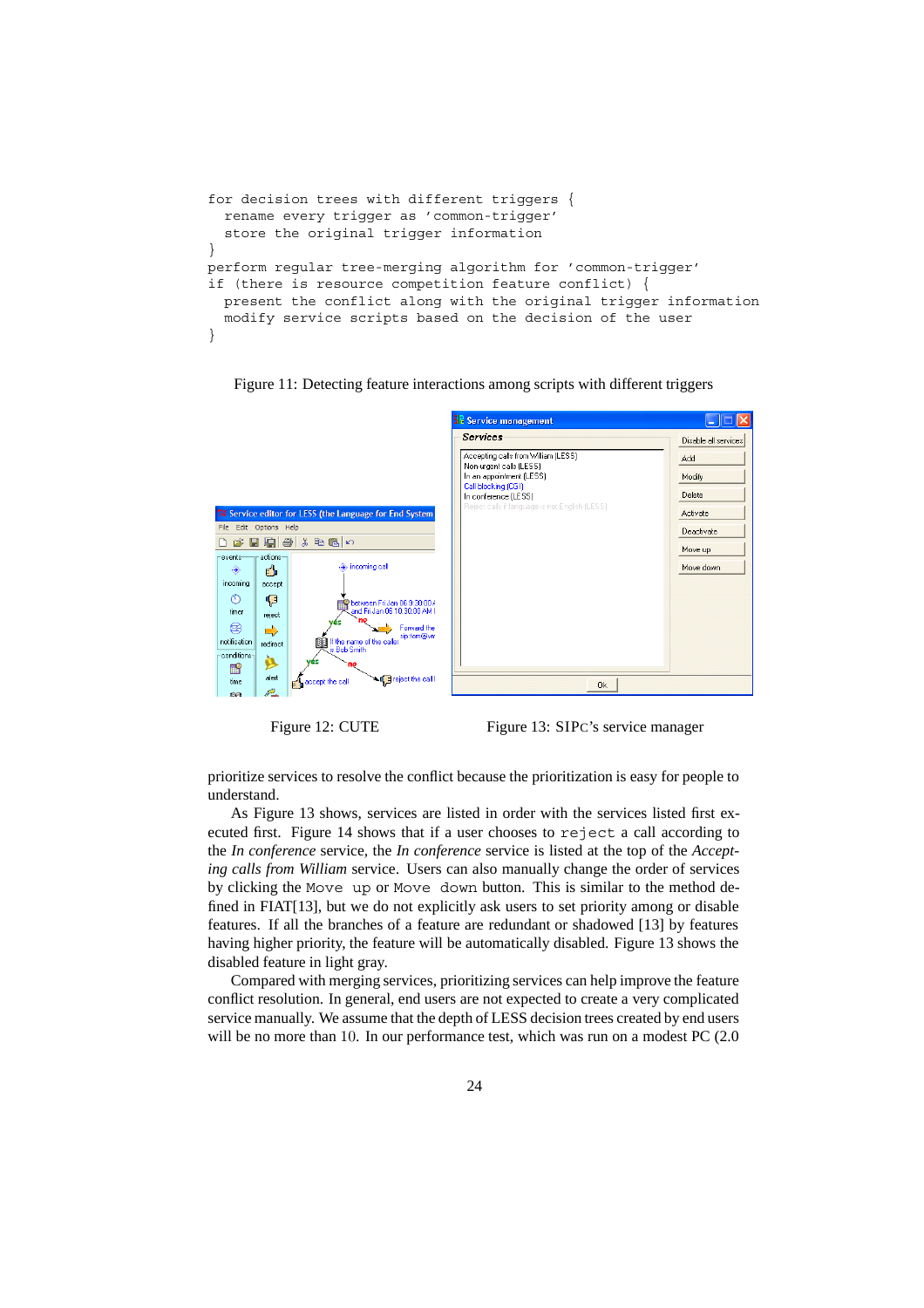| <b>SP</b> Resolve service conflicts                                                                                                                                                                                                                   |  |  |  |  |
|-------------------------------------------------------------------------------------------------------------------------------------------------------------------------------------------------------------------------------------------------------|--|--|--|--|
| For an incoming call, if the caller's address is sip:william@cs.columbia.edu,<br>and if the time is between Tue May 30 9:00:00 AM Eastern Daylight Time<br>2006 and Tue May 30 10:00:00 AM Eastern Daylight Time 2006 . What would<br>you like to do? |  |  |  |  |
| reject (status 486 reason Busy) [according to service "In conference"]                                                                                                                                                                                |  |  |  |  |
| Alternative actions:                                                                                                                                                                                                                                  |  |  |  |  |
| C<br>Reject and send an instant message to me.                                                                                                                                                                                                        |  |  |  |  |
| ○ Reject and send an email to tom@example.com.                                                                                                                                                                                                        |  |  |  |  |
| Forward the call to my voicemail at tom@ymail.example.com                                                                                                                                                                                             |  |  |  |  |
| <b>Forward the call to bob@example.com</b>                                                                                                                                                                                                            |  |  |  |  |
| accept [according to service "Accepting calls from William"]                                                                                                                                                                                          |  |  |  |  |
| Alternative actions:                                                                                                                                                                                                                                  |  |  |  |  |
| C Ring for 1 seconds before accepting the call                                                                                                                                                                                                        |  |  |  |  |
| C Vibrate for 1 seconds before accepting the call                                                                                                                                                                                                     |  |  |  |  |
| Note that the situation presented in this dialog had not happend between<br>09:00AM and 10:00AM in the last 30 days.You may safely click the "Cancel"<br>button to ignore the situation.                                                              |  |  |  |  |
| Cancel<br>Ok                                                                                                                                                                                                                                          |  |  |  |  |

Figure 14: Resolve feature interactions

GHz AuthenticAMD processor, 1.0 GB memory, running Windows XP Professional), with a modest load (around 50 percent CPU usage by a load generator), and using Tcl (an interpreted language) to implement our feature interaction detection algorithm, the longest delay we observed for detecting feature conflicts between two LESS decision trees, each with a tree depth of 10, was 2.5ms. However, after merging, in the worst case the depth of a merged tree can be the summation of the depth of all the trees joining the merge. The outcome can cause longer delays in calculating feature conflicts. Thus, the SIPC service manager always tries to prioritize services to resolve feature conflicts.

However, as we discussed in Section 1.1, some conflicts cannot be resolved by prioritizing services, especially when three or more services are in conflict. For example, a user has three features in conflict: Fa, Fb, and Fc. Because the conflicts may be on different branches of the decision trees of the features, the user's choices may cause Fa>Fb, Fb>Fc, and Fc>Fa (here, Fa>Fb means feature Fa has higher priority than feature Fb). We cannot prioritize Fa, Fb, and Fc here to resolve the feature interactions. In fact, the orders of features implies a directed graph. If the graph contains a cycle, we cannot prioritize features to resolve the feature interactions. Instead, we must merge the features in the cycle into one by using the tree-merging algorithm. Figure 15 shows the algorithm to find the cycle.

The SIPC service manager does not list the merged services, instead, it still lists the original scripts but groups them in the list. Each original script has a reference to the merged script. And every action in the merged script also has a reference to its original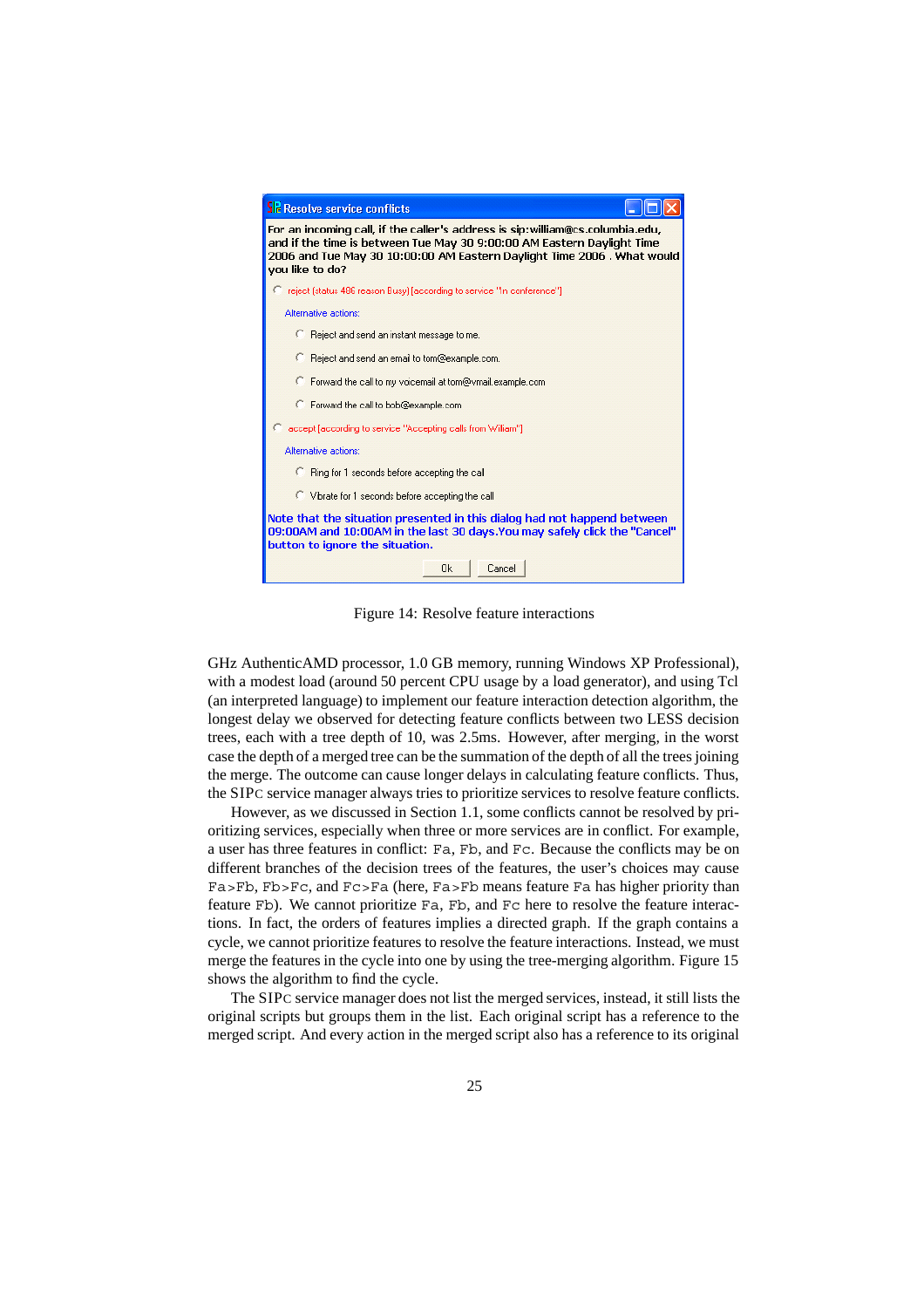```
// For a feature 'F', we use 'F.higher' to represent the set of
// features that have higher priority than 'F', and 'F.lower' for
// the features with lower priority than 'F'.
for every two features Fa and Fb in a user's feature set {
  if (Fa has higher priority than Fb) {
    if (Fa.higher contains Fb) {
      there is a cycle
      use DFS (Depth-First Search) to find out the cycle and merge
    } else {
      add Fa into Fb.higher
      foreach feature Fx in Fb.lower, add Fa into Fx.higher
      add Fb into Fa.lower
      foreach feature Fy in Fa.higher, add Fb into Fy.lower
    }
  }
}
```
Figure 15: Finding the scripts to merge

script. This way, users can still edit their original scripts but use the merged script for call handling.

The options provided by the SIPC service manager are not limited to the services defined by the user. Integrating our service risk management implementation [33] into the SIPC service manager offers users additional options. These options gives users a chance to choose a reduced-risk action to handle a conflict. For example, as Figure 14 shows, the *reject* and *accept* actions are defined by the user. For each user-defined option, there are several alternatives within that option. For example, a conference attendee has an incoming call from sip:william@cs.columbia.edu, but the user does not want to answer the call during a conference session. However, the attendee also does not want to risk losing important calls from William by simply rejecting the call. The additional options allow the user to transfer the call to a contact person, or to reduce risk by using another communication method such as email or instant messaging. Figure 13 shows the alternative options for rejecting and accepting calls. The additional contact information can be configured in the configuration dialog of the SIPC service manager, as shown in Figure 16. If a user chooses an alternative option, he or she, in fact creates a new service. The new service is listed in the SIPC service manager, and receives higher priority than the two existing services.

The configuration dialog also shows system properties. On a Windows platform, we use the systeminfo command to obtain CPU and memory information, the ping command to obtain approximate bandwidth information, the waveInGetNumDevs() and waveOutGetNumDevs() functions to obtain the number of available audio devices, and the ICreateDevEnum interfaces to obtain the number of available video capture devices. From this information, the SIPC service manager calculates the maximum audio and video sessions the system can support and adjusts the conflicts that may cause resource competition shown in Tables 7, 10, and 11 to reflect the end system's capabilities. Those capabilities are also used to handle feature interactions between a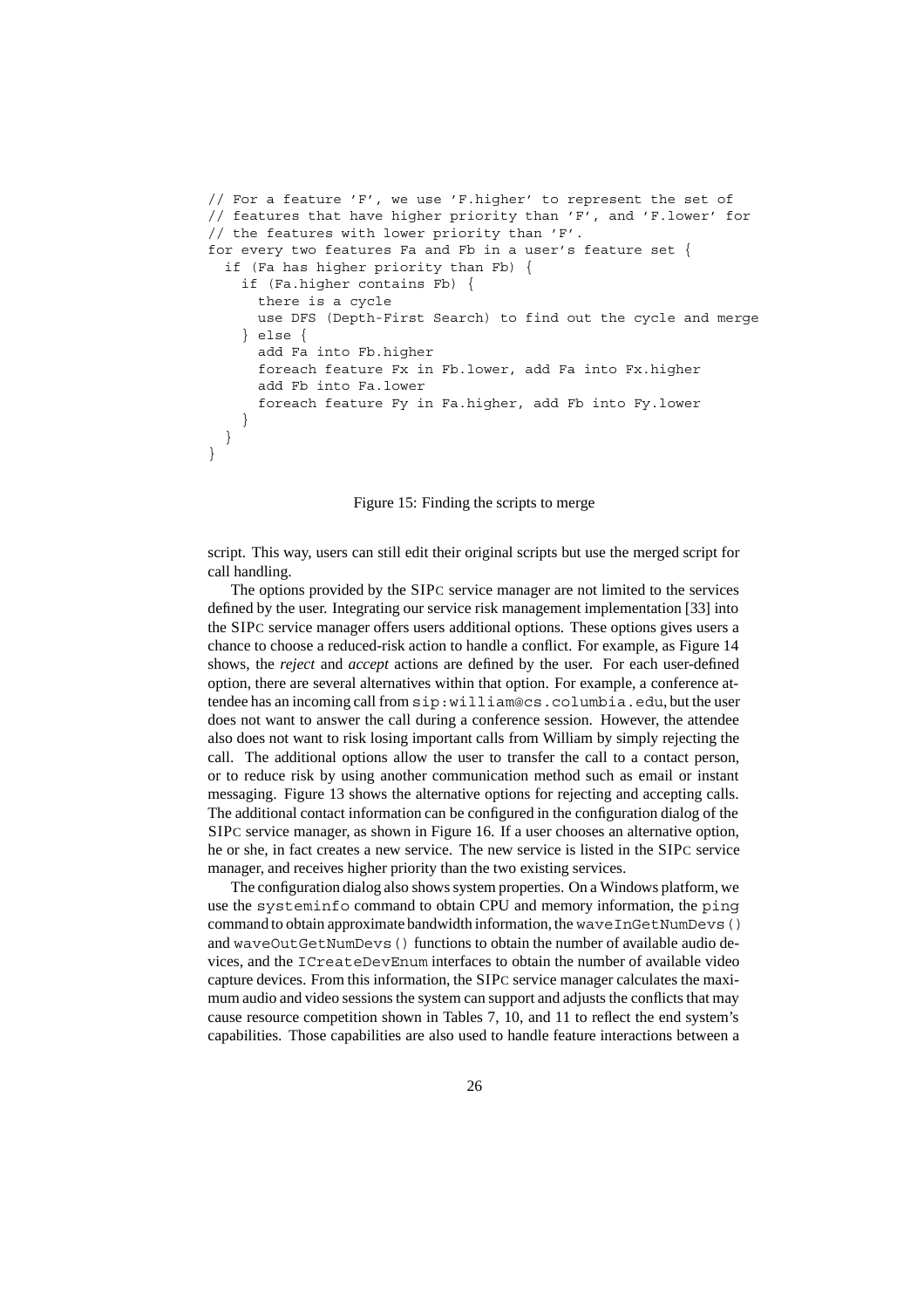caller's preferences and a callee's capabilities, and are sent to other parties by using SIP NOTIFY method.

| <b>SR</b> Configuration                             |                                                                     |                                         |
|-----------------------------------------------------|---------------------------------------------------------------------|-----------------------------------------|
| Configuration                                       | <b>The C: \Documents and Settings\xiaotaow\.s</b>                   |                                         |
| CPU speed: ~2088                                    | ⊟-event                                                             | event:S<br>time:S<br>$\sim$ 50          |
| Memory: 1,023 MB                                    | 358<br>event                                                        | MESSAGE<br>112523744042                 |
| Operating System: Microsoft Windows XP Professional | 359<br>time                                                         | MESSAGE<br>112523744542                 |
| #Video capture device: 0                            | 360<br>callid                                                       | 112523766516<br>NOTIFY.                 |
| #Audio input device: 1                              | 361<br>cseq                                                         | 112523766816<br><b>INVITE</b>           |
| #Audio output device: 2                             | 362<br>from<br>∨ く 皿                                                | 112523766816 <sup>V</sup><br><b>ACK</b> |
|                                                     |                                                                     |                                         |
| Approximate bandwidth: 1428 KB/s                    | $\left  \frac{1}{2} \right $ C: \Documents and Settings\xiaotaow\.s |                                         |
| Email:<br>tom@example.com                           |                                                                     | action:S<br>time: S<br>$cal \land$      |
| Mobile number: 12123334444                          | $\Box$ action<br>2<br>-- action                                     | 112518997 40<br>accept                  |
| Phone number: 12124445555                           | — time.                                                             | reject (486)   1125189989 40-           |
|                                                     | — callid                                                            | reject (603)   1125190004 40-           |
| Voicemail:<br>tom@vmail.example.com                 | 5<br>- cseq                                                         | 112519115640-<br>accept                 |
| Contact person: bob@example.com                     | — from                                                              | 112519175 40<br>accept                  |
|                                                     | ⊢ to                                                                | 112519274840 $\sim$<br>accept           |
| 0k<br>Cancel                                        | – subiect                                                           |                                         |



If a user does not want to handle the detected feature conflicts, he or she can simply click the Cancel button shown in Figure 14 to tolerate the conflicts. This action keeps the current order of the features unchanged.

To make feature interaction resolution transparent to users, we are integrating our service learning implementation [33] into the feature interaction handling process. By learning from users' call histories, we can infer users' preferences for handling feature conflicts and suggest a default choice for each user. In our current implementation, we check the probability of the occurrence of a feature conflict from users' event logs and action logs as shown in Figure 17. The SIPC service manager can offer suggestions to users based on probabilities. Currently, as a default setting, the SIPC service manager checks events for the last 30 days. If a situation that caused a feature conflict did not occur within the last 30 days, the SIPC service manager suggests that the user ignore the feature conflict. Otherwise, it tells the user the number of times the situation occurred in the last 30 days and suggests that the user choose an option instead of clicking the Cancel button. As shown at the bottom of Figure 14, the service manager finds out that sip:william@cs.columbia.edu did not call the user between 09:00AM and 10:00AM in the last 30 days, the service manager then infers that sip:william@cs.columbia.edu may not call during the same time period in the future and suggests that the user ignore the feature interaction.

# **6 Conclusion and future work**

This paper introduces the Language for End System Services (LESS) which we defined specifically for VoIP end system communication service creation. One LESS design goal is to make it easy to detect feature interactions among LESS scripts. We propose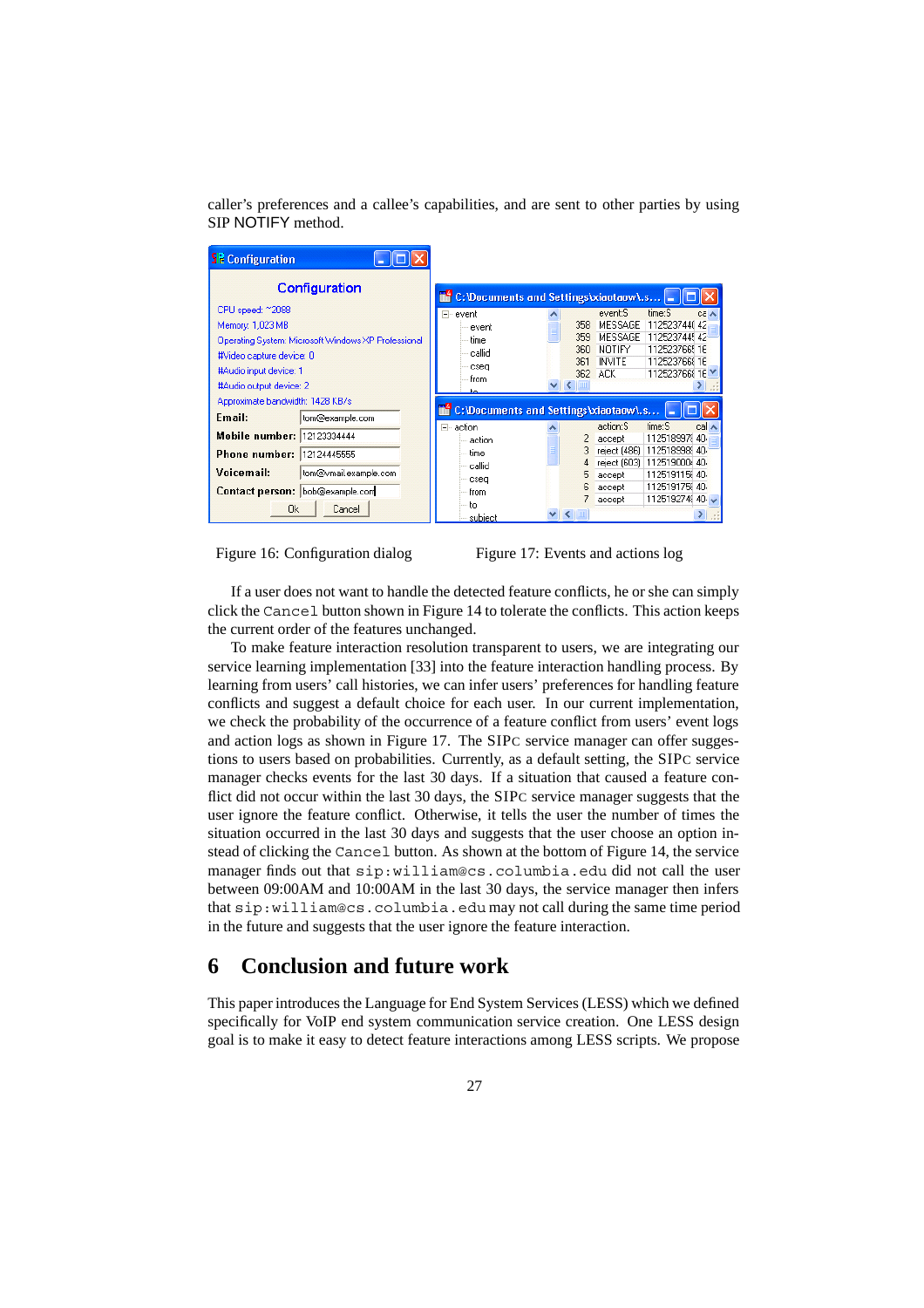a tree-merging algorithm to handle LESS feature interactions based on the action conflict tables presented in this paper. We investigated a variety feature interactions among LESS scripts and showed that our method can easily handle feature interaction detection and resolution for a language, such as LESS, having a tree-like structure. We have developed a LESS-based service creation and management environment with our feature interaction handling method built-in. We then integrated this service creation and management environment into our SIP user agent, SIPC. We also did some preliminary work on building a user-friendly interface to help end users better understand feature interactions and resolve any interactions they encountered. One solution we are working on is to integrate our service learning implementation into the feature interaction handling process. By service learning, we may make the feature interaction resolution transparent to users in some situations, although we believe that in many cases, feature interaction handling for end system services requires involving the end users.

# **7 Acknowledgements**

This work is supported by a grant from FirstHand Technologies, and equipment grant from the National Science Foundation (EIA 020263).

# **References**

- [1] Xiaotao Wu and Henning Schulzrinne. LESS: language for end system services in Internet telephony. Internet Draft draft-wu-iptel-less, IETF, February 2005. Work in progress.
- [2] Xiaotao Wu and Henning Schulzrinne. Programmable end system services using SIP. In *Conference Record of the International Conference on Communications (ICC)*, pages 789–793, May 2003.
- [3] Jonathan Lennox, Xiaotao Wu, and Henning Schulzrinne. Call processing language (CPL): a language for user control of Internet telephony services. RFC 3880, Internet Engineering Task Force, October 2004.
- [4] Xiaotao Wu and Henning Schulzrinne. End system service examples. Technical Report CUCS-048-04, Columbia University Department of Computer Science, New York, New York, December 2004.
- [5] AT&T. 5ESS switch, the premier solution, feature handbook, issue 4, September 1987.
- [6] International Telecommunication Union. General recommendations on telephone switching and signaling – intelligent network: Introduction to intelligent network capability set 1. Recommendation Q.1211, International Telecommunication Union, Geneva, Switzerland, March 1993.
- [7] ECMA International. Services for computer supported telecommunications applications (CSTA) Phase III. Standard 269, ECMA International, June 2004.
- [8] Pamela Zave. An experiment in feature engineering. In *Programming Methodology*, February 2003.
- [9] J. Rosenberg, H. Schulzrinne, G. Camarillo, A. R. Johnston, J. Peterson, R. Sparks, M. Handley, and E. Schooler. SIP: session initiation protocol. RFC 3261, Internet Engineering Task Force, June 2002.
- [10] Jonathan Rosenberg. A presence event package for the session initiation protocol (SIP). RFC 3856, Internet Engineering Task Force, August 2004.
- [11] Session initiation protocol (SIP) extension for instant messaging. RFC 3428, Internet Engineering Task Force, December 2002.
- [12] Yiqun Xu, Luigi Logrippo, and Jacques Sincennes. Detecting feature interactions in CPL. *Journal of Network and Computer Applications*, article in press, December 2005.
- [13] Daniel Amyot, Tom Gray, Ramiro Liscano, Luigi Logrippo, and Jacques Sincennes. Interactive conflict detection and resolution for personalized features. *Journal of Communications and Networks*, 7(3), September 2005.